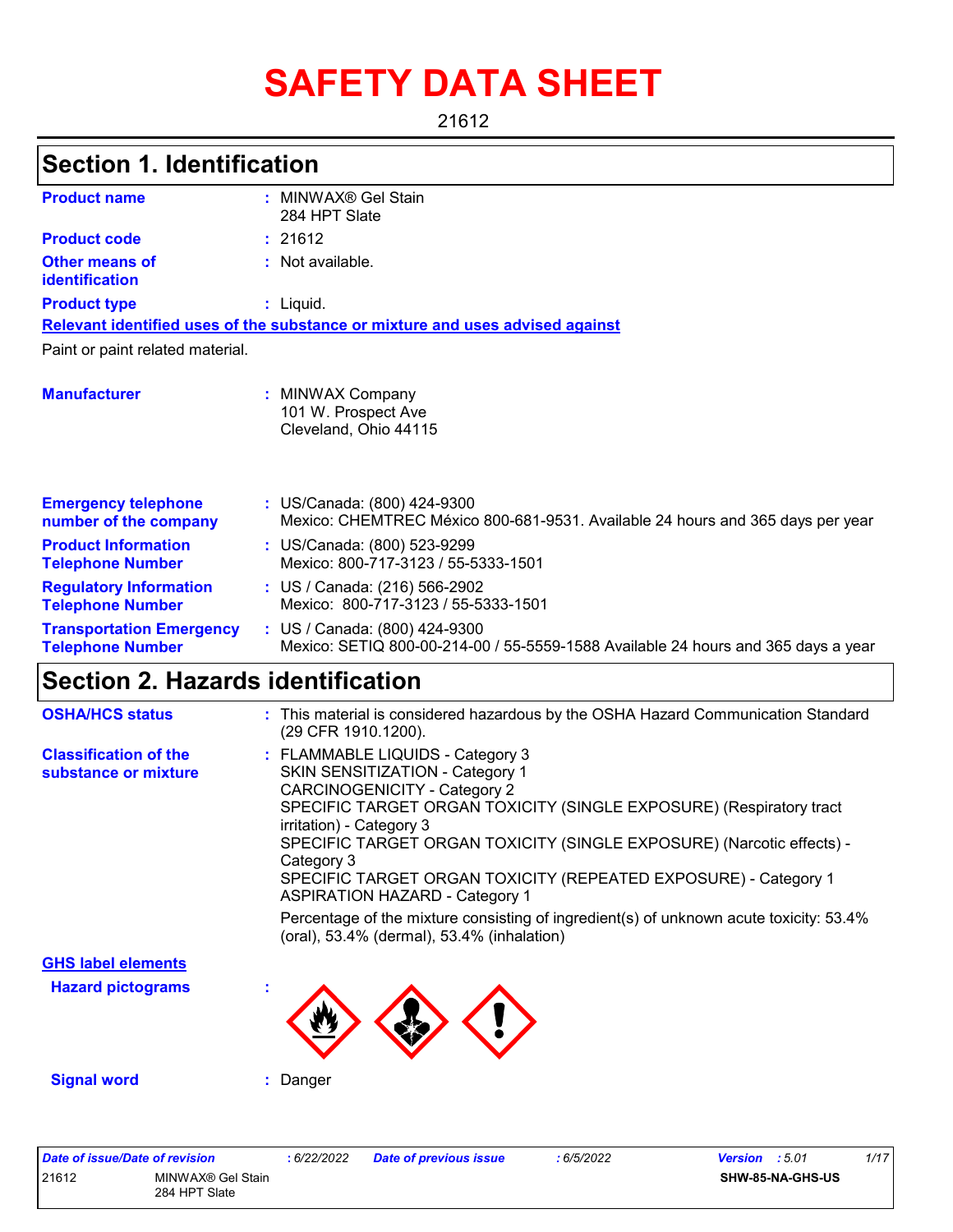# **Section 2. Hazards identification**

| <b>Hazard statements</b><br><b>Precautionary statements</b><br><b>General</b><br><b>Prevention</b><br><b>Response</b> | : Flammable liquid and vapor.<br>May be fatal if swallowed and enters airways.<br>May cause an allergic skin reaction.<br>May cause respiratory irritation.<br>May cause drowsiness or dizziness.<br>Suspected of causing cancer.<br>Causes damage to organs through prolonged or repeated exposure.<br>: Read label before use. Keep out of reach of children. If medical advice is needed,<br>have product container or label at hand.                                                                                                                                                                                                                                            |  |
|-----------------------------------------------------------------------------------------------------------------------|-------------------------------------------------------------------------------------------------------------------------------------------------------------------------------------------------------------------------------------------------------------------------------------------------------------------------------------------------------------------------------------------------------------------------------------------------------------------------------------------------------------------------------------------------------------------------------------------------------------------------------------------------------------------------------------|--|
|                                                                                                                       |                                                                                                                                                                                                                                                                                                                                                                                                                                                                                                                                                                                                                                                                                     |  |
|                                                                                                                       |                                                                                                                                                                                                                                                                                                                                                                                                                                                                                                                                                                                                                                                                                     |  |
|                                                                                                                       |                                                                                                                                                                                                                                                                                                                                                                                                                                                                                                                                                                                                                                                                                     |  |
|                                                                                                                       | : Obtain special instructions before use. Do not handle until all safety precautions have<br>been read and understood. Wear protective gloves, protective clothing and eye or face<br>protection. Keep away from heat, hot surfaces, sparks, open flames and other ignition<br>sources. No smoking. Use explosion-proof electrical, ventilating or lighting equipment.<br>Use non-sparking tools. Take action to prevent static discharges. Use only outdoors or<br>in a well-ventilated area. Do not breathe vapor. Do not eat, drink or smoke when using<br>this product. Wash thoroughly after handling. Contaminated work clothing must not be<br>allowed out of the workplace. |  |
|                                                                                                                       | : IF exposed or concerned: Get medical advice or attention. IF INHALED: Remove<br>person to fresh air and keep comfortable for breathing. Call a POISON CENTER or<br>doctor if you feel unwell. IF SWALLOWED: Immediately call a POISON CENTER or<br>doctor. Do NOT induce vomiting. IF ON SKIN (or hair): Take off immediately all<br>contaminated clothing. Rinse skin with water. Wash contaminated clothing before<br>reuse. IF ON SKIN: Wash with plenty of water. If skin irritation or rash occurs: Get<br>medical advice or attention.                                                                                                                                      |  |
| <b>Storage</b>                                                                                                        | : Store locked up. Store in a well-ventilated place. Keep container tightly closed. Keep<br>cool.                                                                                                                                                                                                                                                                                                                                                                                                                                                                                                                                                                                   |  |
| <b>Disposal</b>                                                                                                       | : Dispose of contents and container in accordance with all local, regional, national and<br>international regulations.                                                                                                                                                                                                                                                                                                                                                                                                                                                                                                                                                              |  |
| <b>Supplemental label</b><br>elements                                                                                 | DELAYED EFFECTS FROM LONG TERM OVEREXPOSURE. Contains solvents which<br>can cause permanent brain and nervous system damage. Intentional misuse by<br>deliberately concentrating and inhaling the contents can be harmful or fatal. WARNING:<br>This product contains chemicals known to the State of California to cause cancer and<br>birth defects or other reproductive harm.<br>Please refer to the SDS for additional information. Keep out of reach of children. Do not                                                                                                                                                                                                      |  |
|                                                                                                                       | transfer contents to other containers for storage.                                                                                                                                                                                                                                                                                                                                                                                                                                                                                                                                                                                                                                  |  |
| <b>Hazards not otherwise</b><br>classified                                                                            | : DANGER: Rags, steel wool, other waste soaked with this product, and sanding residue<br>may spontaneously catch fire if improperly discarded. Immediately place rags, steel<br>wool, other waste soaked with this product, and sanding residue in a sealed, water-filled,<br>metal container. Dispose of in accordance with local fire regulations.                                                                                                                                                                                                                                                                                                                                |  |

# **Section 3. Composition/information on ingredients**

| Substance/mixture                       | : Mixture        |
|-----------------------------------------|------------------|
| Other means of<br><b>identification</b> | : Not available. |

**CAS number/other identifiers**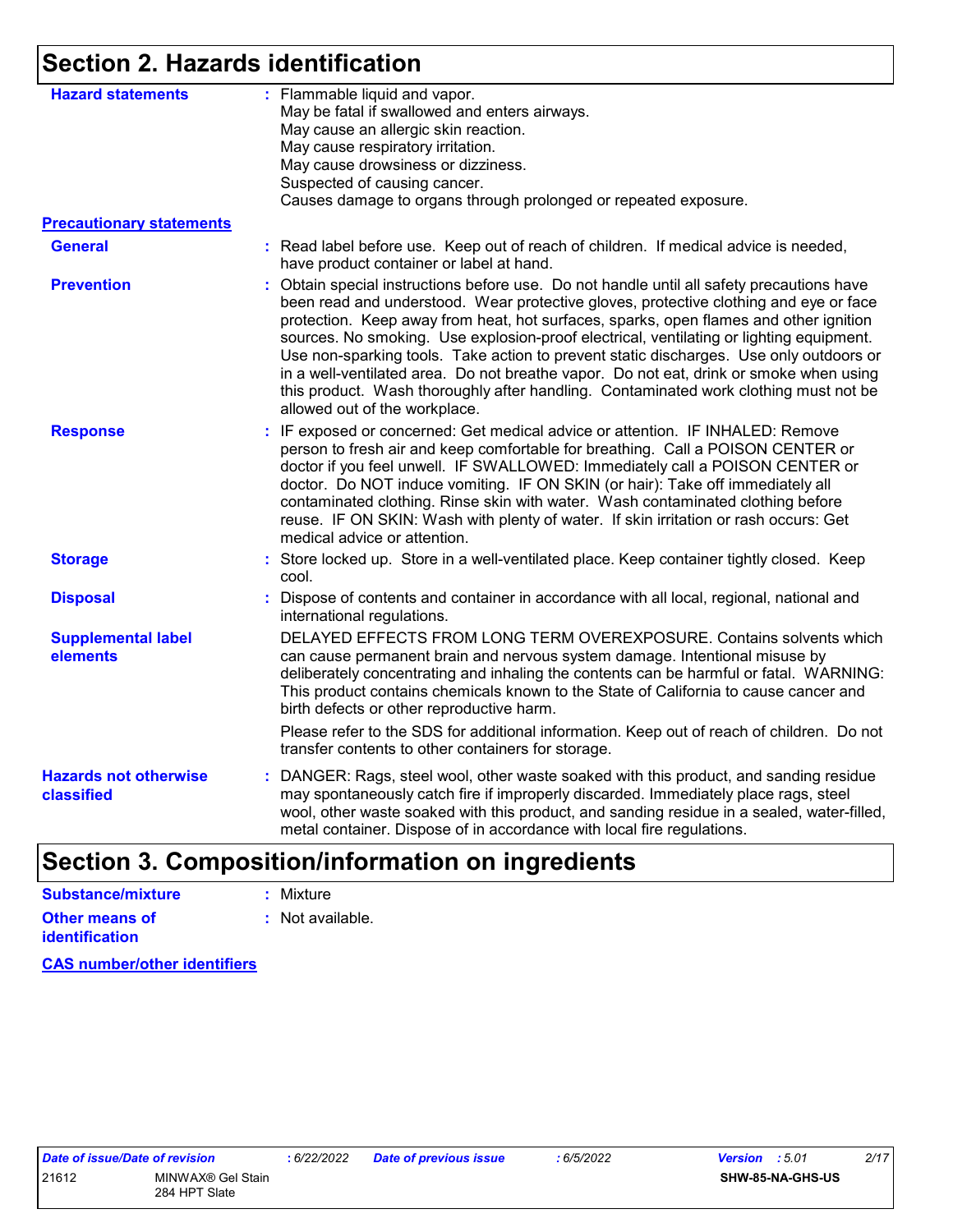### **Section 3. Composition/information on ingredients**

| <b>Ingredient name</b>               | % by weight | <b>CAS number</b> |
|--------------------------------------|-------------|-------------------|
| Med. Aliphatic Hydrocarbon Solvent   | l≥25 - ≤50  | 64742-88-7        |
| Light Aliphatic Hydrocarbon          | 210 - ≤25   | 64742-47-8        |
| <b>Titanium Dioxide</b>              | ≤5          | 13463-67-7        |
| <b>Fumed Amorphous Silica</b>        | 5≤ا         | 112945-52-5       |
| Heavy Naphthenic Petroleum Oil       | ≤3          | 64742-52-5        |
| Xylene, mixed isomers                | <1          | 1330-20-7         |
| Hydrotreated Heavy Petroleum Naphtha | l≤0.3       | 64742-48-9        |
| Methyl Ethyl Ketoxime                | l≤0.3       | 96-29-7           |
| Lt. Aliphatic Hydrocarbon Solvent    | ≤0.3        | 64742-89-8        |
| Carbon Black                         | ≤0.3        | 1333-86-4         |

Any concentration shown as a range is to protect confidentiality or is due to batch variation.

**There are no additional ingredients present which, within the current knowledge of the supplier and in the concentrations applicable, are classified and hence require reporting in this section.**

**Occupational exposure limits, if available, are listed in Section 8.**

### **Section 4. First aid measures**

| <b>Description of necessary first aid measures</b> |                                                                                                                                                                                                                                                                                                                                                                                                                                                                                                                                                                                                                                                                                                                                                         |
|----------------------------------------------------|---------------------------------------------------------------------------------------------------------------------------------------------------------------------------------------------------------------------------------------------------------------------------------------------------------------------------------------------------------------------------------------------------------------------------------------------------------------------------------------------------------------------------------------------------------------------------------------------------------------------------------------------------------------------------------------------------------------------------------------------------------|
| <b>Eye contact</b>                                 | : Immediately flush eyes with plenty of water, occasionally lifting the upper and lower<br>eyelids. Check for and remove any contact lenses. Continue to rinse for at least 10<br>minutes. Get medical attention.                                                                                                                                                                                                                                                                                                                                                                                                                                                                                                                                       |
| <b>Inhalation</b>                                  | : Remove victim to fresh air and keep at rest in a position comfortable for breathing. If it<br>is suspected that fumes are still present, the rescuer should wear an appropriate mask<br>or self-contained breathing apparatus. If not breathing, if breathing is irregular or if<br>respiratory arrest occurs, provide artificial respiration or oxygen by trained personnel. It<br>may be dangerous to the person providing aid to give mouth-to-mouth resuscitation.<br>Get medical attention. If necessary, call a poison center or physician. If unconscious,<br>place in recovery position and get medical attention immediately. Maintain an open<br>airway. Loosen tight clothing such as a collar, tie, belt or waistband.                    |
| <b>Skin contact</b>                                | : Wash with plenty of soap and water. Remove contaminated clothing and shoes. Wash<br>contaminated clothing thoroughly with water before removing it, or wear gloves.<br>Continue to rinse for at least 10 minutes. Get medical attention. In the event of any<br>complaints or symptoms, avoid further exposure. Wash clothing before reuse. Clean<br>shoes thoroughly before reuse.                                                                                                                                                                                                                                                                                                                                                                   |
| <b>Ingestion</b>                                   | : Get medical attention immediately. Call a poison center or physician. Wash out mouth<br>with water. Remove dentures if any. If material has been swallowed and the exposed<br>person is conscious, give small quantities of water to drink. Stop if the exposed person<br>feels sick as vomiting may be dangerous. Aspiration hazard if swallowed. Can enter<br>lungs and cause damage. Do not induce vomiting. If vomiting occurs, the head should<br>be kept low so that vomit does not enter the lungs. Never give anything by mouth to an<br>unconscious person. If unconscious, place in recovery position and get medical<br>attention immediately. Maintain an open airway. Loosen tight clothing such as a collar,<br>tie, belt or waistband. |

#### **Most important symptoms/effects, acute and delayed**

| <b>Potential acute health effects</b> |                                                                                                                              |  |
|---------------------------------------|------------------------------------------------------------------------------------------------------------------------------|--|
| <b>Eye contact</b>                    | : No known significant effects or critical hazards.                                                                          |  |
| <b>Inhalation</b>                     | : Can cause central nervous system (CNS) depression. May cause drowsiness or<br>dizziness. May cause respiratory irritation. |  |
| <b>Skin contact</b>                   | : May cause an allergic skin reaction.                                                                                       |  |
| <b>Ingestion</b>                      | : Can cause central nervous system (CNS) depression. May be fatal if swallowed and<br>enters airways.                        |  |

| Date of issue/Date of revision |                                    | : 6/22/2022 | Date of previous issue | : 6/5/2022 | 3/17<br><b>Version</b> : 5.01 |
|--------------------------------|------------------------------------|-------------|------------------------|------------|-------------------------------|
| 21612                          | MINWAX® Gel Stain<br>284 HPT Slate |             |                        |            | <b>SHW-85-NA-GHS-US</b>       |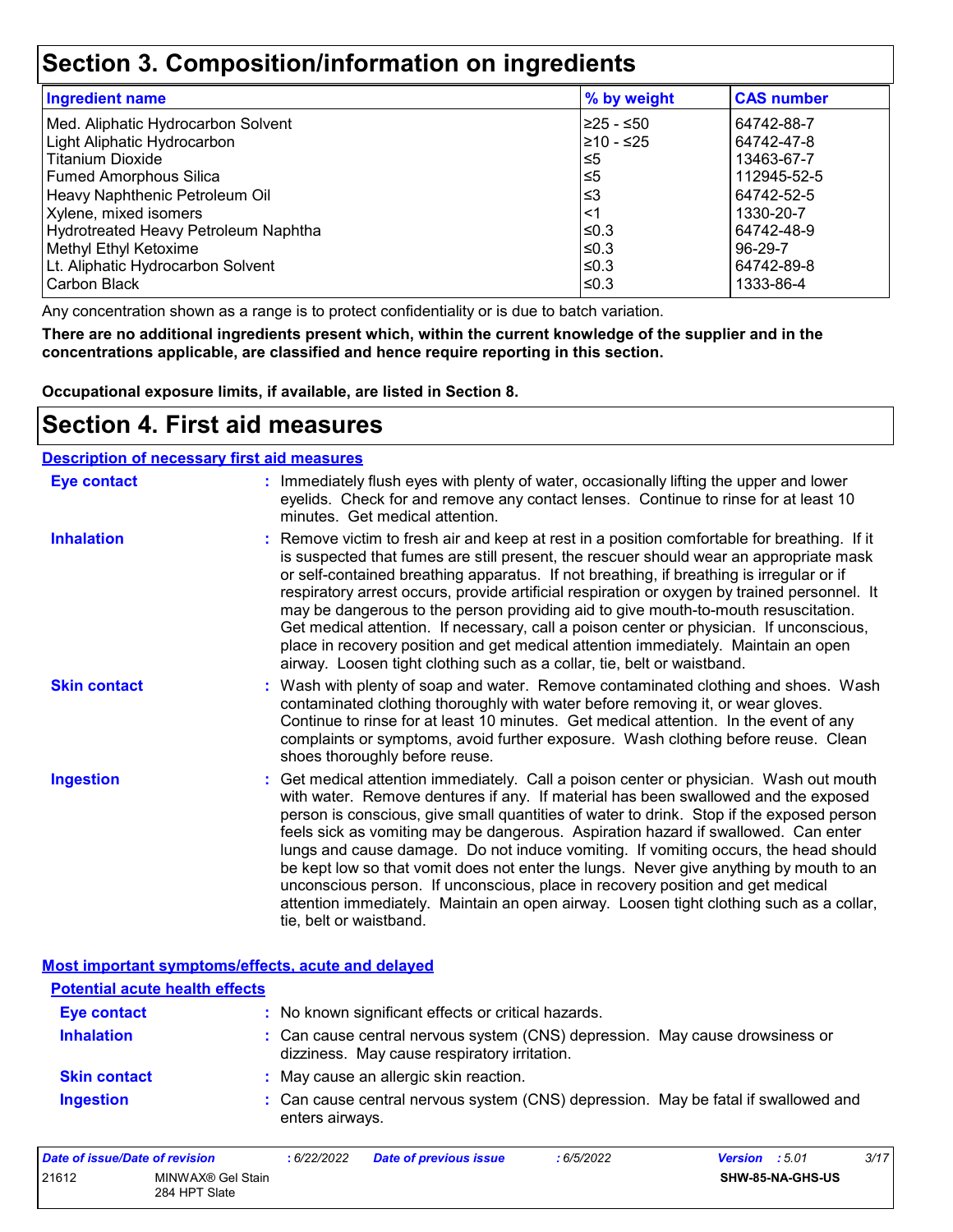## **Section 4. First aid measures**

| <b>Over-exposure signs/symptoms</b> |                                                                                                                                                                                           |
|-------------------------------------|-------------------------------------------------------------------------------------------------------------------------------------------------------------------------------------------|
| <b>Eye contact</b>                  | : No specific data.                                                                                                                                                                       |
| <b>Inhalation</b>                   | : Adverse symptoms may include the following:<br>respiratory tract irritation<br>coughing<br>nausea or vomiting<br>headache<br>drowsiness/fatigue<br>dizziness/vertigo<br>unconsciousness |
| <b>Skin contact</b>                 | : Adverse symptoms may include the following:<br>irritation<br>redness                                                                                                                    |
| <b>Ingestion</b>                    | : Adverse symptoms may include the following:<br>nausea or vomiting                                                                                                                       |

#### **Indication of immediate medical attention and special treatment needed, if necessary**

| <b>Notes to physician</b>         | : Treat symptomatically. Contact poison treatment specialist immediately if large<br>quantities have been ingested or inhaled.                                                                                                                                                                                                                                                                                  |  |
|-----------------------------------|-----------------------------------------------------------------------------------------------------------------------------------------------------------------------------------------------------------------------------------------------------------------------------------------------------------------------------------------------------------------------------------------------------------------|--|
| <b>Specific treatments</b>        | : No specific treatment.                                                                                                                                                                                                                                                                                                                                                                                        |  |
| <b>Protection of first-aiders</b> | : No action shall be taken involving any personal risk or without suitable training. If it is<br>suspected that fumes are still present, the rescuer should wear an appropriate mask or<br>self-contained breathing apparatus. It may be dangerous to the person providing aid to<br>give mouth-to-mouth resuscitation. Wash contaminated clothing thoroughly with water<br>before removing it, or wear gloves. |  |

**See toxicological information (Section 11)**

# **Section 5. Fire-fighting measures**

| <b>Extinguishing media</b>                               |                                                                                                                                                                                                                                                                                                                                                                                                                          |
|----------------------------------------------------------|--------------------------------------------------------------------------------------------------------------------------------------------------------------------------------------------------------------------------------------------------------------------------------------------------------------------------------------------------------------------------------------------------------------------------|
| <b>Suitable extinguishing</b><br>media                   | : Use dry chemical, $CO2$ , water spray (fog) or foam.                                                                                                                                                                                                                                                                                                                                                                   |
| <b>Unsuitable extinguishing</b><br>media                 | : Do not use water jet.                                                                                                                                                                                                                                                                                                                                                                                                  |
| <b>Specific hazards arising</b><br>from the chemical     | : Flammable liquid and vapor. Runoff to sewer may create fire or explosion hazard. In a<br>fire or if heated, a pressure increase will occur and the container may burst, with the risk<br>of a subsequent explosion. The vapor/gas is heavier than air and will spread along the<br>ground. Vapors may accumulate in low or confined areas or travel a considerable<br>distance to a source of ignition and flash back. |
| <b>Hazardous thermal</b><br>decomposition products       | Decomposition products may include the following materials:<br>carbon dioxide<br>carbon monoxide<br>metal oxide/oxides                                                                                                                                                                                                                                                                                                   |
| <b>Special protective actions</b><br>for fire-fighters   | : Promptly isolate the scene by removing all persons from the vicinity of the incident if<br>there is a fire. No action shall be taken involving any personal risk or without suitable<br>training. Move containers from fire area if this can be done without risk. Use water<br>spray to keep fire-exposed containers cool.                                                                                            |
| <b>Special protective</b><br>equipment for fire-fighters | : Fire-fighters should wear appropriate protective equipment and self-contained breathing<br>apparatus (SCBA) with a full face-piece operated in positive pressure mode.                                                                                                                                                                                                                                                 |

|       | Date of issue/Date of revision | 6/22/2022 | <b>Date of previous issue</b> | 6/5/2022 | <b>Version</b> : 5.01   | 4/17 |
|-------|--------------------------------|-----------|-------------------------------|----------|-------------------------|------|
| 21612 | MINWAX® Gel Stain              |           |                               |          | <b>SHW-85-NA-GHS-US</b> |      |
|       | 284 HPT Slate                  |           |                               |          |                         |      |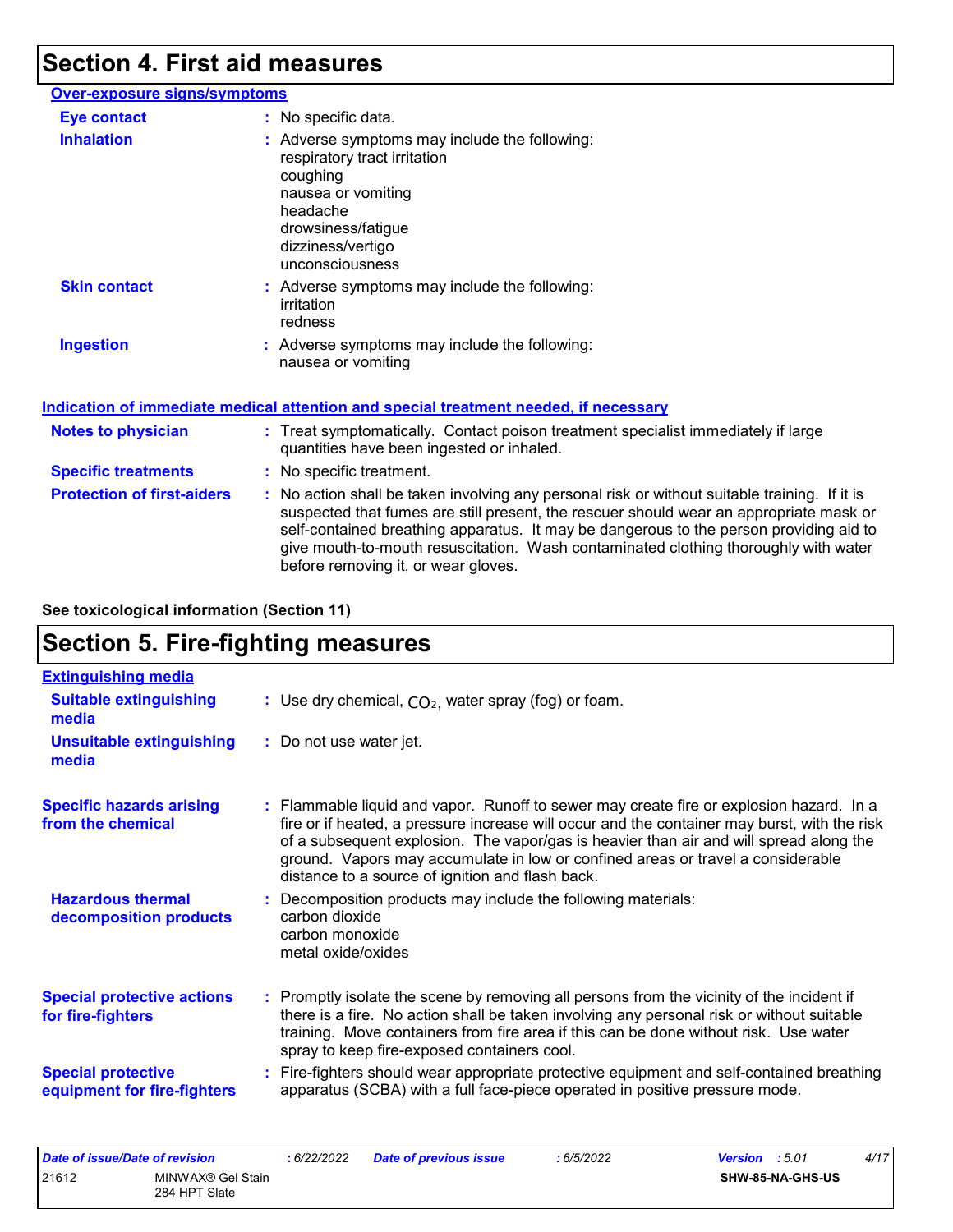# **Section 6. Accidental release measures**

|                                                       | Personal precautions, protective equipment and emergency procedures                                                                                                                                                                                                                                                                                                                                                                                                                                                                                                                                                                                                                                                                                                  |  |  |
|-------------------------------------------------------|----------------------------------------------------------------------------------------------------------------------------------------------------------------------------------------------------------------------------------------------------------------------------------------------------------------------------------------------------------------------------------------------------------------------------------------------------------------------------------------------------------------------------------------------------------------------------------------------------------------------------------------------------------------------------------------------------------------------------------------------------------------------|--|--|
| For non-emergency<br>personnel                        | : No action shall be taken involving any personal risk or without suitable training.<br>Evacuate surrounding areas. Keep unnecessary and unprotected personnel from<br>entering. Do not touch or walk through spilled material. Shut off all ignition sources.<br>No flares, smoking or flames in hazard area. Avoid breathing vapor or mist. Provide<br>adequate ventilation. Wear appropriate respirator when ventilation is inadequate. Put<br>on appropriate personal protective equipment.                                                                                                                                                                                                                                                                      |  |  |
| For emergency responders                              | : If specialized clothing is required to deal with the spillage, take note of any information in<br>Section 8 on suitable and unsuitable materials. See also the information in "For non-<br>emergency personnel".                                                                                                                                                                                                                                                                                                                                                                                                                                                                                                                                                   |  |  |
| <b>Environmental precautions</b>                      | : Avoid dispersal of spilled material and runoff and contact with soil, waterways, drains<br>and sewers. Inform the relevant authorities if the product has caused environmental<br>pollution (sewers, waterways, soil or air).                                                                                                                                                                                                                                                                                                                                                                                                                                                                                                                                      |  |  |
| Methods and materials for containment and cleaning up |                                                                                                                                                                                                                                                                                                                                                                                                                                                                                                                                                                                                                                                                                                                                                                      |  |  |
| <b>Small spill</b>                                    | : Stop leak if without risk. Move containers from spill area. Use spark-proof tools and<br>explosion-proof equipment. Dilute with water and mop up if water-soluble. Alternatively,<br>or if water-insoluble, absorb with an inert dry material and place in an appropriate waste<br>disposal container. Dispose of via a licensed waste disposal contractor.                                                                                                                                                                                                                                                                                                                                                                                                        |  |  |
| <b>Large spill</b>                                    | : Stop leak if without risk. Move containers from spill area. Use spark-proof tools and<br>explosion-proof equipment. Approach release from upwind. Prevent entry into sewers,<br>water courses, basements or confined areas. Wash spillages into an effluent treatment<br>plant or proceed as follows. Contain and collect spillage with non-combustible,<br>absorbent material e.g. sand, earth, vermiculite or diatomaceous earth and place in<br>container for disposal according to local regulations (see Section 13). Dispose of via a<br>licensed waste disposal contractor. Contaminated absorbent material may pose the<br>same hazard as the spilled product. Note: see Section 1 for emergency contact<br>information and Section 13 for waste disposal. |  |  |

# **Section 7. Handling and storage**

#### **Precautions for safe handling**

| <b>Protective measures</b>                       | : Put on appropriate personal protective equipment (see Section 8). Persons with a<br>history of skin sensitization problems should not be employed in any process in which<br>this product is used. Avoid exposure - obtain special instructions before use. Do not<br>handle until all safety precautions have been read and understood. Do not get in eyes<br>or on skin or clothing. Do not breathe vapor or mist. Do not swallow. Use only with<br>adequate ventilation. Wear appropriate respirator when ventilation is inadequate. Do<br>not enter storage areas and confined spaces unless adequately ventilated. Keep in the<br>original container or an approved alternative made from a compatible material, kept<br>tightly closed when not in use. Store and use away from heat, sparks, open flame or<br>any other ignition source. Use explosion-proof electrical (ventilating, lighting and<br>material handling) equipment. Use only non-sparking tools. Take precautionary<br>measures against electrostatic discharges. Empty containers retain product residue<br>and can be hazardous. Do not reuse container. |
|--------------------------------------------------|-------------------------------------------------------------------------------------------------------------------------------------------------------------------------------------------------------------------------------------------------------------------------------------------------------------------------------------------------------------------------------------------------------------------------------------------------------------------------------------------------------------------------------------------------------------------------------------------------------------------------------------------------------------------------------------------------------------------------------------------------------------------------------------------------------------------------------------------------------------------------------------------------------------------------------------------------------------------------------------------------------------------------------------------------------------------------------------------------------------------------------------|
| <b>Advice on general</b><br>occupational hygiene | : Eating, drinking and smoking should be prohibited in areas where this material is<br>handled, stored and processed. Workers should wash hands and face before eating,<br>drinking and smoking. Remove contaminated clothing and protective equipment before<br>entering eating areas. See also Section 8 for additional information on hygiene                                                                                                                                                                                                                                                                                                                                                                                                                                                                                                                                                                                                                                                                                                                                                                                    |

| <u>Date of issue/Date of revision</u> |                   | :6/22 |
|---------------------------------------|-------------------|-------|
| 21612                                 | MINWAX® Gel Stain |       |
|                                       | 284 HPT Slate     |       |

measures.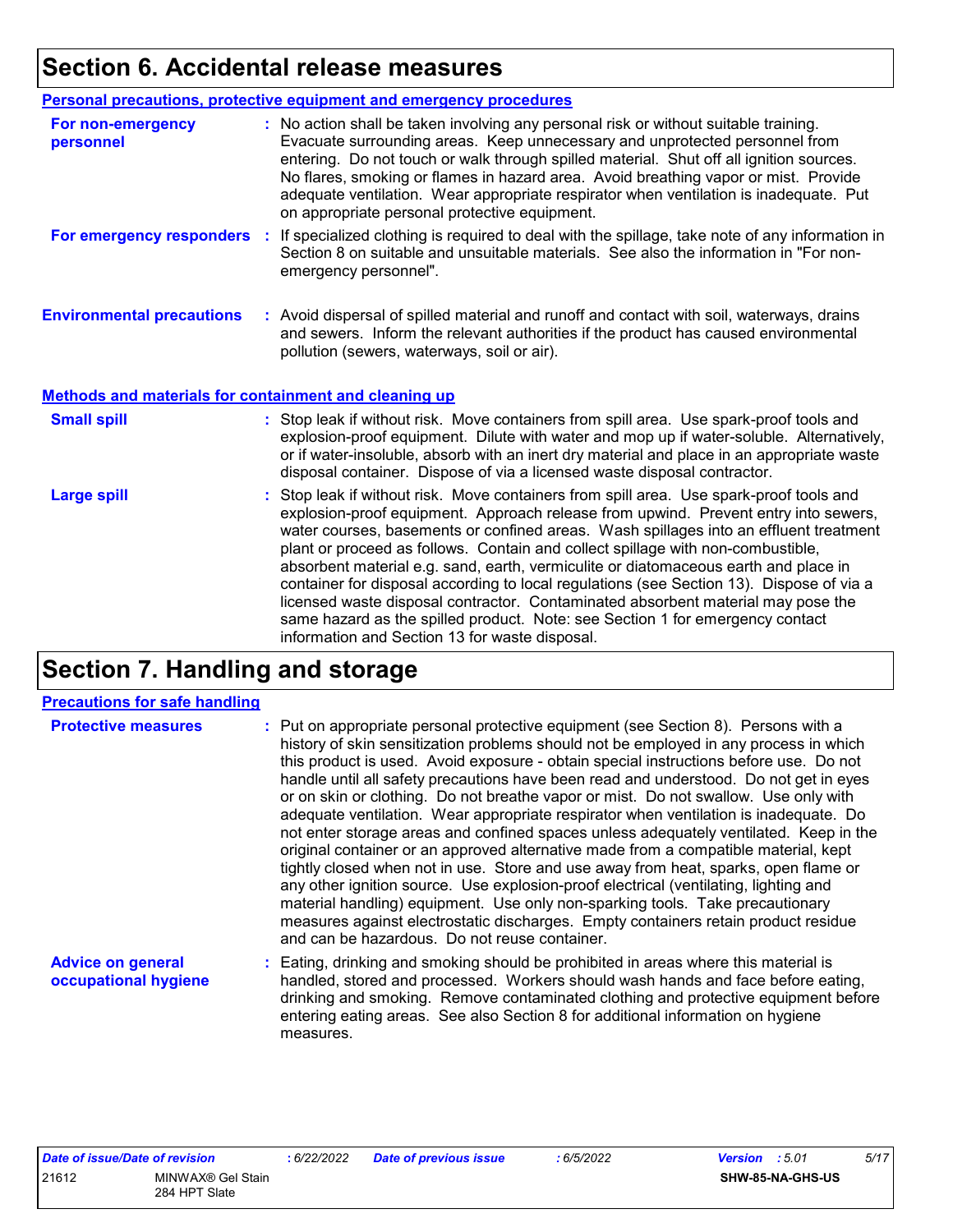# **Section 7. Handling and storage**

| <b>Conditions for safe storage,</b> | : Store in accordance with local regulations. Store in a segregated and approved area.        |
|-------------------------------------|-----------------------------------------------------------------------------------------------|
| including any                       | Store in original container protected from direct sunlight in a dry, cool and well-ventilated |
| <b>incompatibilities</b>            | area, away from incompatible materials (see Section 10) and food and drink. Store             |
|                                     | locked up. Eliminate all ignition sources. Separate from oxidizing materials. Keep            |
|                                     | container tightly closed and sealed until ready for use. Containers that have been            |
|                                     | opened must be carefully resealed and kept upright to prevent leakage. Do not store in        |
|                                     | unlabeled containers. Use appropriate containment to avoid environmental                      |
|                                     | contamination. See Section 10 for incompatible materials before handling or use.              |

## **Section 8. Exposure controls/personal protection**

#### **Control parameters**

**Occupational exposure limits (OSHA United States)**

| <b>Ingredient name</b>                                        | CAS#                    | <b>Exposure limits</b>                                                                                                                                                                                                                                                                                                     |
|---------------------------------------------------------------|-------------------------|----------------------------------------------------------------------------------------------------------------------------------------------------------------------------------------------------------------------------------------------------------------------------------------------------------------------------|
| Med. Aliphatic Hydrocarbon Solvent                            | 64742-88-7              | OSHA PEL (United States, 5/2018).<br>TWA: 100 ppm 8 hours.<br>TWA: 400 mg/m <sup>3</sup> 8 hours.                                                                                                                                                                                                                          |
| Light Aliphatic Hydrocarbon                                   | 64742-47-8              | ACGIH TLV (United States, 1/2021).<br>Absorbed through skin.<br>TWA: 200 mg/m <sup>3</sup> , (as total hydrocarbon<br>vapor) 8 hours.                                                                                                                                                                                      |
| <b>Titanium Dioxide</b>                                       | 13463-67-7              | ACGIH TLV (United States, 1/2021).<br>TWA: 10 mg/m <sup>3</sup> 8 hours.<br>OSHA PEL (United States, 5/2018).<br>TWA: 15 mg/m <sup>3</sup> 8 hours. Form: Total dust                                                                                                                                                       |
| <b>Fumed Amorphous Silica</b>                                 | 112945-52-5             | NIOSH REL (United States, 10/2020).<br>TWA: 6 mg/m $3$ 10 hours.                                                                                                                                                                                                                                                           |
| Heavy Naphthenic Petroleum Oil                                | 64742-52-5              | ACGIH TLV (United States, 1/2021).<br>TWA: 5 mg/m <sup>3</sup> 8 hours. Form: Inhalable<br>fraction<br>OSHA PEL (United States, 5/2018).<br>TWA: 5 mg/m <sup>3</sup> 8 hours.<br>NIOSH REL (United States, 10/2020).<br>TWA: 5 mg/m <sup>3</sup> 10 hours. Form: Mist<br>STEL: 10 mg/m <sup>3</sup> 15 minutes. Form: Mist |
| Xylene, mixed isomers                                         | 1330-20-7               | ACGIH TLV (United States, 1/2021).<br>TWA: 100 ppm 8 hours.<br>TWA: $434$ mg/m <sup>3</sup> 8 hours.<br>STEL: 150 ppm 15 minutes.<br>STEL: 651 mg/m <sup>3</sup> 15 minutes.<br>OSHA PEL (United States, 5/2018).<br>TWA: 100 ppm 8 hours.<br>TWA: 435 mg/m <sup>3</sup> 8 hours.                                          |
| Hydrotreated Heavy Petroleum Naphtha<br>Methyl Ethyl Ketoxime | 64742-48-9<br>96-29-7   | None.<br>OARS WEEL (United States, 1/2021). Skin<br>sensitizer.<br>TWA: 10 ppm 8 hours.                                                                                                                                                                                                                                    |
| Lt. Aliphatic Hydrocarbon Solvent<br><b>Carbon Black</b>      | 64742-89-8<br>1333-86-4 | None.<br>ACGIH TLV (United States, 1/2021).<br>TWA: 3 mg/m <sup>3</sup> 8 hours. Form: Inhalable<br>fraction<br>NIOSH REL (United States, 10/2020).<br>TWA: 3.5 mg/m <sup>3</sup> 10 hours.<br>TWA: 0.1 mg of PAHs/cm <sup>3</sup> 10 hours.<br>OSHA PEL (United States, 5/2018).<br>TWA: $3.5 \text{ mg/m}^3$ 8 hours.    |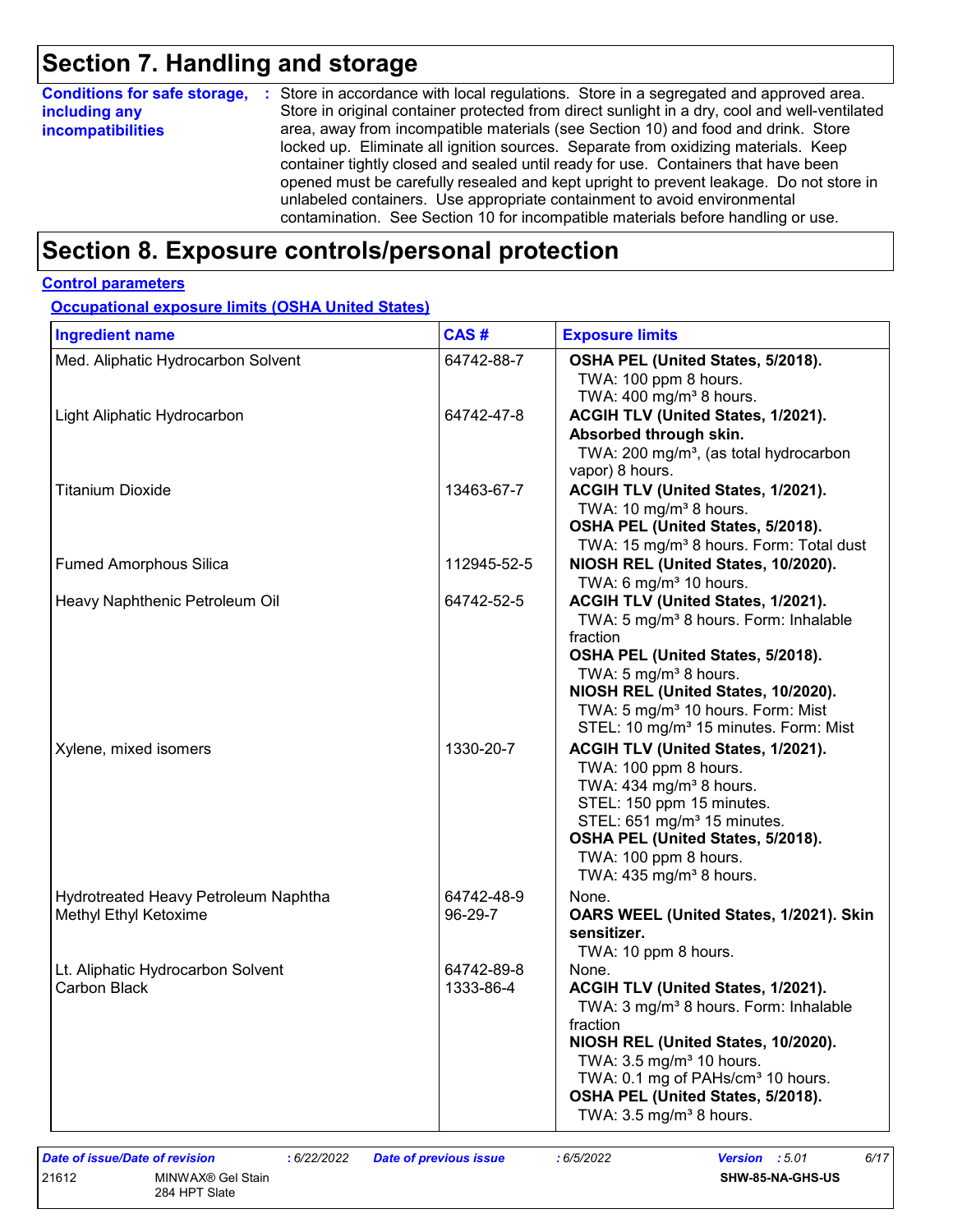### **Section 8. Exposure controls/personal protection**

#### Medium aliphatic solvent naphtha (petroleum) C9-C12 | 64742-88-7 **CA Ontario Provincial (Canada, 6/2019).** TWA:  $525$  mg/m<sup>3</sup> 8 hours. Petroleum refining, hydrotreated light distillate 64742-47-8 **CA British Columbia Provincial (Canada, 6/2021). Absorbed through skin.** TWA: 200 mg/m<sup>3</sup>, (as total hydrocarbon vapour) 8 hours. **CA Alberta Provincial (Canada, 6/2018). Absorbed through skin.** 8 hrs OEL: 200 mg/m<sup>3</sup>, (as total hydrocarbon vapour) 8 hours. **CA Ontario Provincial (Canada, 6/2019). Absorbed through skin.** TWA: 200 mg/m<sup>3</sup>, (as total hydrocarbon vapour) 8 hours. Titanium dioxide 13463-67-7 **CA British Columbia Provincial (Canada, 6/2021).** TWA: 10 mg/m<sup>3</sup> 8 hours. Form: Total dust TWA: 3 mg/m<sup>3</sup> 8 hours. Form: respirable fraction **CA Quebec Provincial (Canada, 6/2021).** TWAEV: 10 mg/m<sup>3</sup> 8 hours. Form: Total dust. **CA Alberta Provincial (Canada, 6/2018).** 8 hrs OEL: 10 mg/m<sup>3</sup> 8 hours. **CA Ontario Provincial (Canada, 6/2019).** TWA:  $10 \text{ mg/m}^3$  8 hours. **CA Saskatchewan Provincial (Canada, 7/2013).** STEL: 20 mg/m<sup>3</sup> 15 minutes. TWA:  $10 \text{ mg/m}^3$  8 hours. Xylene 1330-20-7 **CA Alberta Provincial (Canada, 6/2018).** 8 hrs OEL: 100 ppm 8 hours. 15 min OEL:  $651 \text{ mg/m}^3$  15 minutes. 15 min OEL: 150 ppm 15 minutes. 8 hrs OEL: 434 mg/m<sup>3</sup> 8 hours. **CA British Columbia Provincial (Canada, 6/2021).** TWA: 100 ppm 8 hours. STEL: 150 ppm 15 minutes. **CA Quebec Provincial (Canada, 6/2021).** TWAEV: 100 ppm 8 hours. TWAEV: 434 mg/m $3$  8 hours. STEV: 150 ppm 15 minutes. STEV: 651 mg/m<sup>3</sup> 15 minutes. **CA Ontario Provincial (Canada, 6/2019).** STEL: 150 ppm 15 minutes. TWA: 100 ppm 8 hours. **CA Saskatchewan Provincial (Canada, 7/2013).** STEL: 150 ppm 15 minutes. TWA: 100 ppm 8 hours. Methyl Ethyl Ketoxime 96-29-7 **OARS WEEL (United States, 1/2021). Skin sensitizer.** TWA: 10 ppm 8 hours. Carbon black 1333-86-4 **Ingredient name Exposure limits Exposure limits Occupational exposure limits (Canada) CAS #** *Date of issue/Date of revision* **:** *6/22/2022 Date of previous issue : 6/5/2022 Version : 5.01 7/17* 21612 MINWAX® Gel Stain 284 HPT Slate **SHW-85-NA-GHS-US**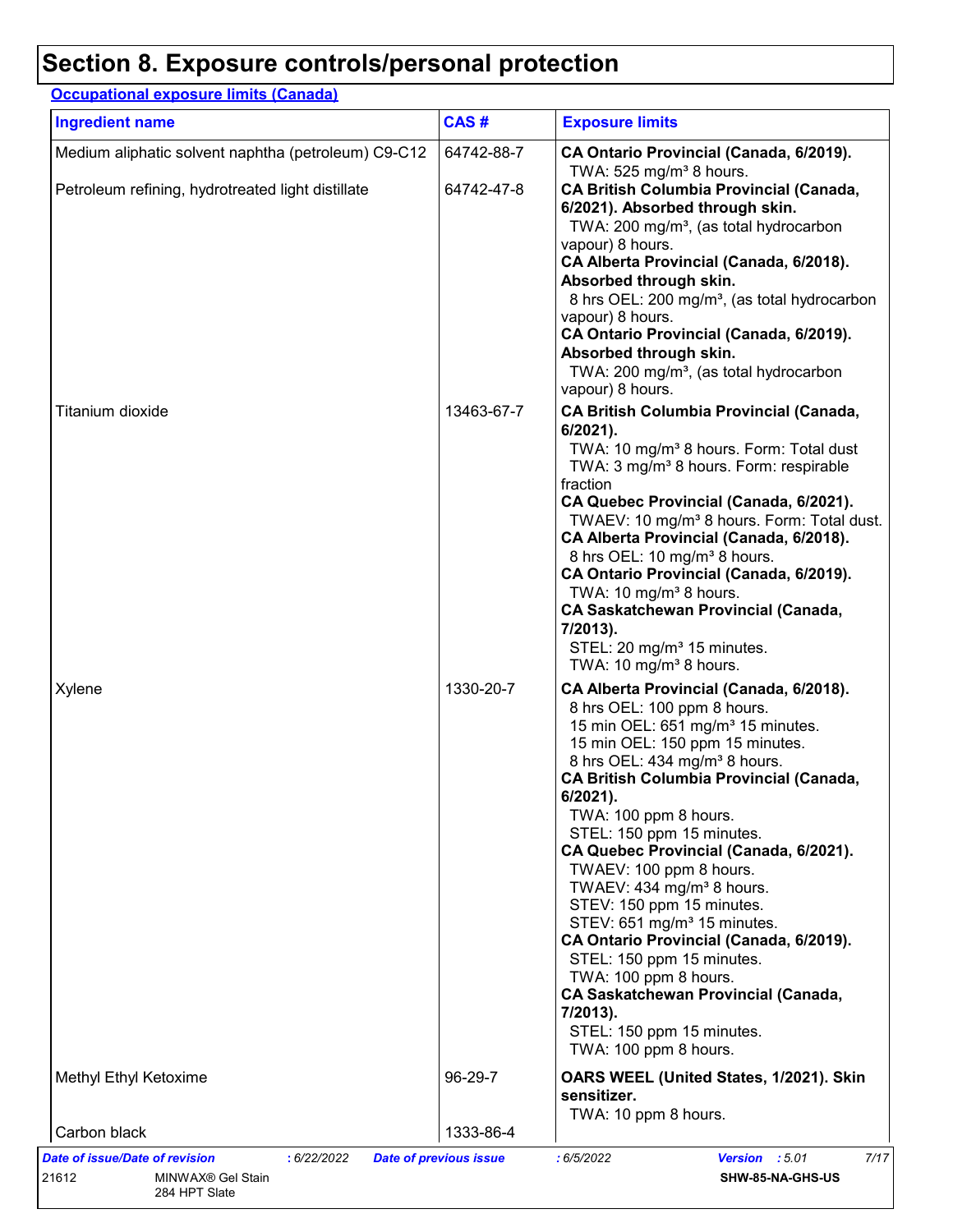# **Section 8. Exposure controls/personal protection**

|  | <b>CA British Columbia Provincial (Canada,</b><br>$6/2021$ ).<br>TWA: 3 mg/m <sup>3</sup> 8 hours. Form: Inhalable<br>CA Ontario Provincial (Canada, 6/2019).<br>TWA: 3 mg/m <sup>3</sup> 8 hours. Form: Inhalable<br>particulate matter.<br>CA Quebec Provincial (Canada, 6/2021).<br>TWAEV: 3 mg/m <sup>3</sup> 8 hours. Form: inhalable<br>dust<br>CA Alberta Provincial (Canada, 6/2018).<br>8 hrs OEL: 3.5 mg/m <sup>3</sup> 8 hours.<br><b>CA Saskatchewan Provincial (Canada,</b><br>7/2013).<br>STEL: 7 mg/m <sup>3</sup> 15 minutes.<br>TWA: $3.5 \text{ mg/m}^3$ 8 hours. |
|--|-------------------------------------------------------------------------------------------------------------------------------------------------------------------------------------------------------------------------------------------------------------------------------------------------------------------------------------------------------------------------------------------------------------------------------------------------------------------------------------------------------------------------------------------------------------------------------------|
|--|-------------------------------------------------------------------------------------------------------------------------------------------------------------------------------------------------------------------------------------------------------------------------------------------------------------------------------------------------------------------------------------------------------------------------------------------------------------------------------------------------------------------------------------------------------------------------------------|

#### **Occupational exposure limits (Mexico)**

|                             | <b>CAS#</b> | <b>Exposure limits</b>                                                                                                                       |
|-----------------------------|-------------|----------------------------------------------------------------------------------------------------------------------------------------------|
| Light Aliphatic Hydrocarbon | 64742-47-8  | <b>ACGIH TLV (United States, 1/2021).</b><br>Absorbed through skin.<br>TWA: 200 mg/m <sup>3</sup> , (as total hydrocarbon<br>vapor) 8 hours. |

| <b>Appropriate engineering</b><br><b>controls</b> |  | : Use only with adequate ventilation. Use process enclosures, local exhaust ventilation or<br>other engineering controls to keep worker exposure to airborne contaminants below any<br>recommended or statutory limits. The engineering controls also need to keep gas,<br>vapor or dust concentrations below any lower explosive limits. Use explosion-proof<br>ventilation equipment.                                                                                                                                                                                                                                |
|---------------------------------------------------|--|------------------------------------------------------------------------------------------------------------------------------------------------------------------------------------------------------------------------------------------------------------------------------------------------------------------------------------------------------------------------------------------------------------------------------------------------------------------------------------------------------------------------------------------------------------------------------------------------------------------------|
| <b>Environmental exposure</b><br>controls         |  | Emissions from ventilation or work process equipment should be checked to ensure<br>they comply with the requirements of environmental protection legislation. In some<br>cases, fume scrubbers, filters or engineering modifications to the process equipment<br>will be necessary to reduce emissions to acceptable levels.                                                                                                                                                                                                                                                                                          |
| <b>Individual protection measures</b>             |  |                                                                                                                                                                                                                                                                                                                                                                                                                                                                                                                                                                                                                        |
| <b>Hygiene measures</b>                           |  | : Wash hands, forearms and face thoroughly after handling chemical products, before<br>eating, smoking and using the lavatory and at the end of the working period.<br>Appropriate techniques should be used to remove potentially contaminated clothing.<br>Contaminated work clothing should not be allowed out of the workplace. Wash<br>contaminated clothing before reusing. Ensure that eyewash stations and safety<br>showers are close to the workstation location.                                                                                                                                            |
| <b>Eye/face protection</b>                        |  | Safety eyewear complying with an approved standard should be used when a risk<br>assessment indicates this is necessary to avoid exposure to liquid splashes, mists,<br>gases or dusts. If contact is possible, the following protection should be worn, unless<br>the assessment indicates a higher degree of protection: safety glasses with side-<br>shields.                                                                                                                                                                                                                                                       |
| <b>Skin protection</b>                            |  |                                                                                                                                                                                                                                                                                                                                                                                                                                                                                                                                                                                                                        |
| <b>Hand protection</b>                            |  | : Chemical-resistant, impervious gloves complying with an approved standard should be<br>worn at all times when handling chemical products if a risk assessment indicates this is<br>necessary. Considering the parameters specified by the glove manufacturer, check<br>during use that the gloves are still retaining their protective properties. It should be<br>noted that the time to breakthrough for any glove material may be different for different<br>glove manufacturers. In the case of mixtures, consisting of several substances, the<br>protection time of the gloves cannot be accurately estimated. |

| <b>Date of issue/Date of revision</b> |                                    | 6/22/2022 | <b>Date of previous issue</b> | 6/5/2022 | <b>Version</b> : 5.01 | 8/17 |
|---------------------------------------|------------------------------------|-----------|-------------------------------|----------|-----------------------|------|
| 21612                                 | MINWAX® Gel Stain<br>284 HPT Slate |           |                               |          | SHW-85-NA-GHS-US      |      |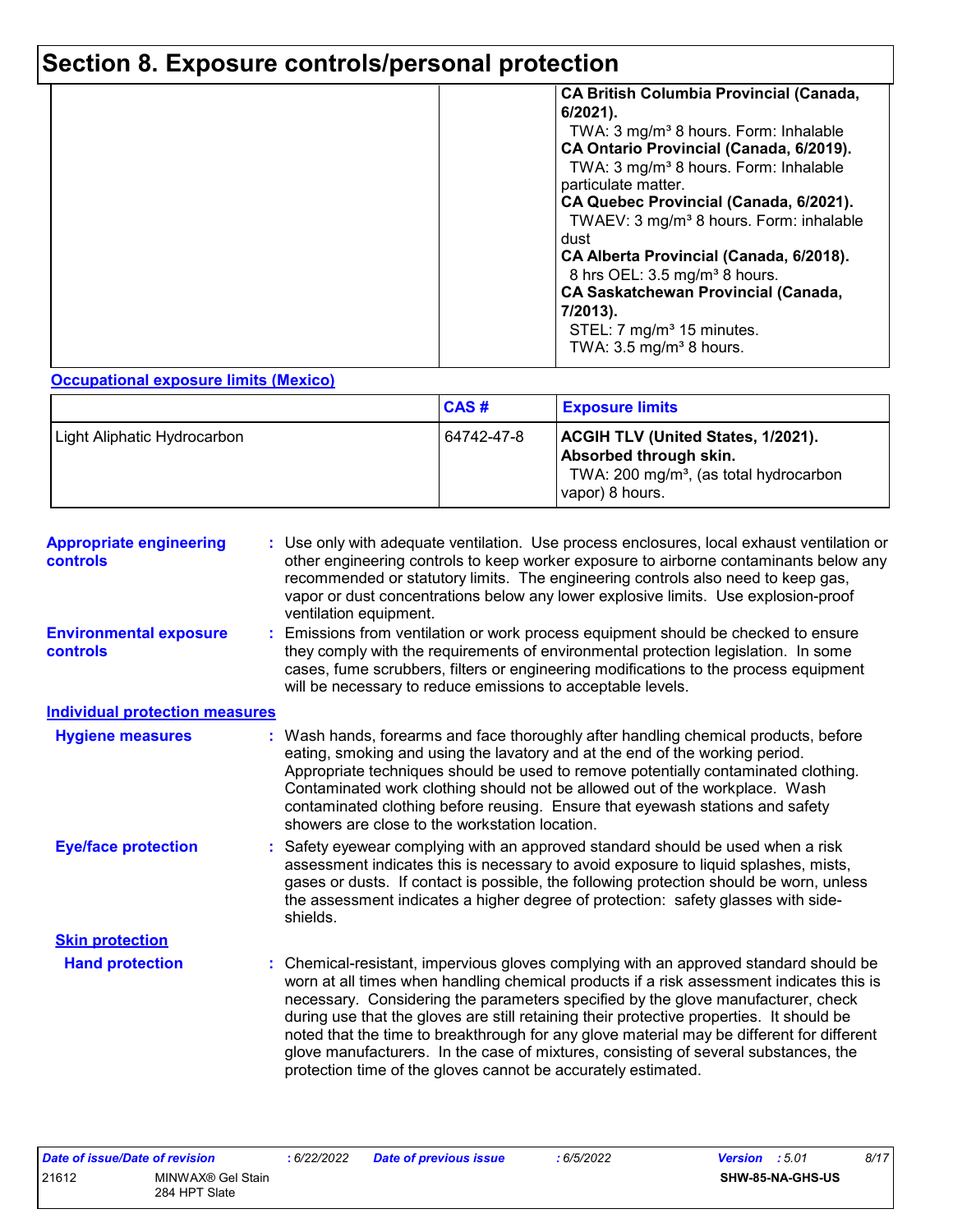## **Section 8. Exposure controls/personal protection**

| <b>Body protection</b>        | : Personal protective equipment for the body should be selected based on the task being<br>performed and the risks involved and should be approved by a specialist before<br>handling this product. When there is a risk of ignition from static electricity, wear anti-<br>static protective clothing. For the greatest protection from static discharges, clothing<br>should include anti-static overalls, boots and gloves. |
|-------------------------------|--------------------------------------------------------------------------------------------------------------------------------------------------------------------------------------------------------------------------------------------------------------------------------------------------------------------------------------------------------------------------------------------------------------------------------|
| <b>Other skin protection</b>  | : Appropriate footwear and any additional skin protection measures should be selected<br>based on the task being performed and the risks involved and should be approved by a<br>specialist before handling this product.                                                                                                                                                                                                      |
| <b>Respiratory protection</b> | : Based on the hazard and potential for exposure, select a respirator that meets the<br>appropriate standard or certification. Respirators must be used according to a<br>respiratory protection program to ensure proper fitting, training, and other important<br>aspects of use.                                                                                                                                            |

# **Section 9. Physical and chemical properties**

The conditions of measurement of all properties are at standard temperature and pressure unless otherwise indicated.

| <b>Appearance</b>                                                 |                                                                |
|-------------------------------------------------------------------|----------------------------------------------------------------|
| <b>Physical state</b>                                             | $:$ Liquid.                                                    |
| <b>Color</b>                                                      | Not available.                                                 |
| <b>Odor</b>                                                       | : Not available.                                               |
| <b>Odor threshold</b>                                             | Not available.                                                 |
| рH                                                                | Not applicable.                                                |
| <b>Melting point/freezing point</b>                               | : Not available.                                               |
| <b>Boiling point, initial boiling</b><br>point, and boiling range | : $148^{\circ}$ C (298.4 $^{\circ}$ F)                         |
| <b>Flash point</b>                                                | : Closed cup: 39°C (102.2°F) [Pensky-Martens Closed Cup]       |
| <b>Evaporation rate</b>                                           | $0.13$ (butyl acetate = 1)                                     |
| <b>Flammability</b>                                               | Not available.                                                 |
| Lower and upper explosion<br>limit/flammability limit             | $:$ Lower: 1%<br>Upper: 6%                                     |
| <b>Vapor pressure</b>                                             | : $0.17$ kPa (1.27 mm Hg)                                      |
| <b>Relative vapor density</b>                                     | : $5$ [Air = 1]                                                |
| <b>Relative density</b>                                           | : 0.9                                                          |
| <b>Solubility</b>                                                 | : Not available.                                               |
| <b>Partition coefficient: n-</b><br>octanol/water                 | : Not applicable.                                              |
| <b>Auto-ignition temperature</b>                                  | : Not available.                                               |
| <b>Decomposition temperature</b>                                  | : Not available.                                               |
| <b>Viscosity</b>                                                  | Kinematic (40°C (104°F)): <20.5 mm <sup>2</sup> /s (<20.5 cSt) |
| <b>Molecular weight</b>                                           | Not applicable.                                                |
| <b>Aerosol product</b>                                            |                                                                |
| <b>Heat of combustion</b>                                         | : $23.61$ kJ/g                                                 |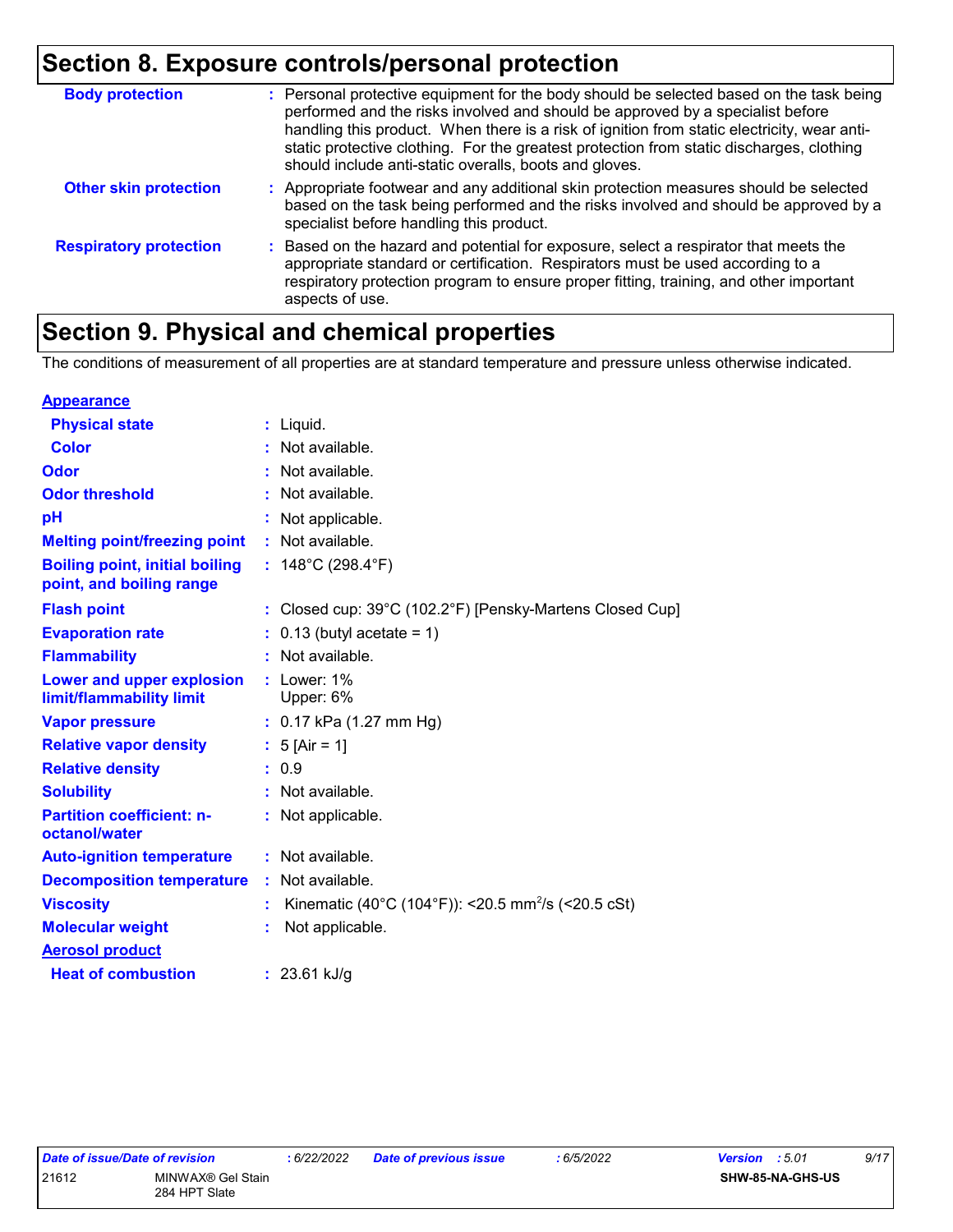# **Section 10. Stability and reactivity**

| <b>Reactivity</b>                                   | : No specific test data related to reactivity available for this product or its ingredients.                                                                                                                                               |
|-----------------------------------------------------|--------------------------------------------------------------------------------------------------------------------------------------------------------------------------------------------------------------------------------------------|
| <b>Chemical stability</b>                           | : The product is stable.                                                                                                                                                                                                                   |
| <b>Possibility of hazardous</b><br><b>reactions</b> | : Under normal conditions of storage and use, hazardous reactions will not occur.                                                                                                                                                          |
| <b>Conditions to avoid</b>                          | : Avoid all possible sources of ignition (spark or flame). Do not pressurize, cut, weld,<br>braze, solder, drill, grind or expose containers to heat or sources of ignition. Do not<br>allow vapor to accumulate in low or confined areas. |
| <b>Incompatible materials</b>                       | $\therefore$ Reactive or incompatible with the following materials:<br>oxidizing materials                                                                                                                                                 |
| <b>Hazardous decomposition</b><br>products          | : Under normal conditions of storage and use, hazardous decomposition products should<br>not be produced.                                                                                                                                  |

### **Section 11. Toxicological information**

#### **Information on toxicological effects**

**Acute toxicity**

| <b>Product/ingredient name</b> | <b>Result</b>                | <b>Species</b> | <b>Dose</b>            | <b>Exposure</b> |
|--------------------------------|------------------------------|----------------|------------------------|-----------------|
| <b>Fumed Amorphous Silica</b>  | ILD50 Oral                   | Rat            | 3160 mg/kg             |                 |
| Heavy Naphthenic Petroleum     | LD50 Oral                    | Rat            | >5000 mg/kg            |                 |
| Oil                            |                              |                |                        |                 |
| Xylene, mixed isomers          | LC50 Inhalation Gas.         | Rat            | 6700 ppm               | 4 hours         |
|                                | LD50 Oral                    | Rat            | 4300 mg/kg             |                 |
| <b>Hydrotreated Heavy</b>      | <b>LC50 Inhalation Vapor</b> | Rat            | 8500 mg/m <sup>3</sup> | 4 hours         |
| Petroleum Naphtha              |                              |                |                        |                 |
|                                | LD50 Oral                    | Rat            | $>6$ g/kg              |                 |
| Methyl Ethyl Ketoxime          | LD50 Oral                    | Rat            | 930 mg/kg              |                 |
| Carbon Black                   | LD50 Oral                    | Rat            | >15400 mg/kg           |                 |

**Irritation/Corrosion**

| <b>Product/ingredient name</b>      | <b>Result</b>            | <b>Species</b> | <b>Score</b> | <b>Exposure</b>      | <b>Observation</b>       |
|-------------------------------------|--------------------------|----------------|--------------|----------------------|--------------------------|
| <b>Titanium Dioxide</b>             | ISkin - Mild irritant    | Human          |              | 72 hours 300<br>ug l |                          |
| Heavy Naphthenic Petroleum<br>l Oil | ISkin - Severe irritant  | Rabbit         |              | 500 mg               | $\overline{\phantom{0}}$ |
| Xylene, mixed isomers               | Eyes - Mild irritant     | Rabbit         |              | 87 mg                |                          |
|                                     | Eyes - Severe irritant   | Rabbit         |              | 24 hours 5           | $\blacksquare$           |
|                                     |                          |                |              | mg                   |                          |
|                                     | Skin - Mild irritant     | Rat            |              | 8 hours 60 uL        |                          |
|                                     | Skin - Moderate irritant | Rabbit         |              | 24 hours 500         |                          |
|                                     |                          |                |              | mg                   |                          |
|                                     | Skin - Moderate irritant | Rabbit         |              | 100%                 | $\overline{\phantom{0}}$ |
| Methyl Ethyl Ketoxime               | Eyes - Severe irritant   | Rabbit         |              | 100 uL               | $\overline{\phantom{0}}$ |

#### **Sensitization**

Not available.

#### **Mutagenicity**

Not available.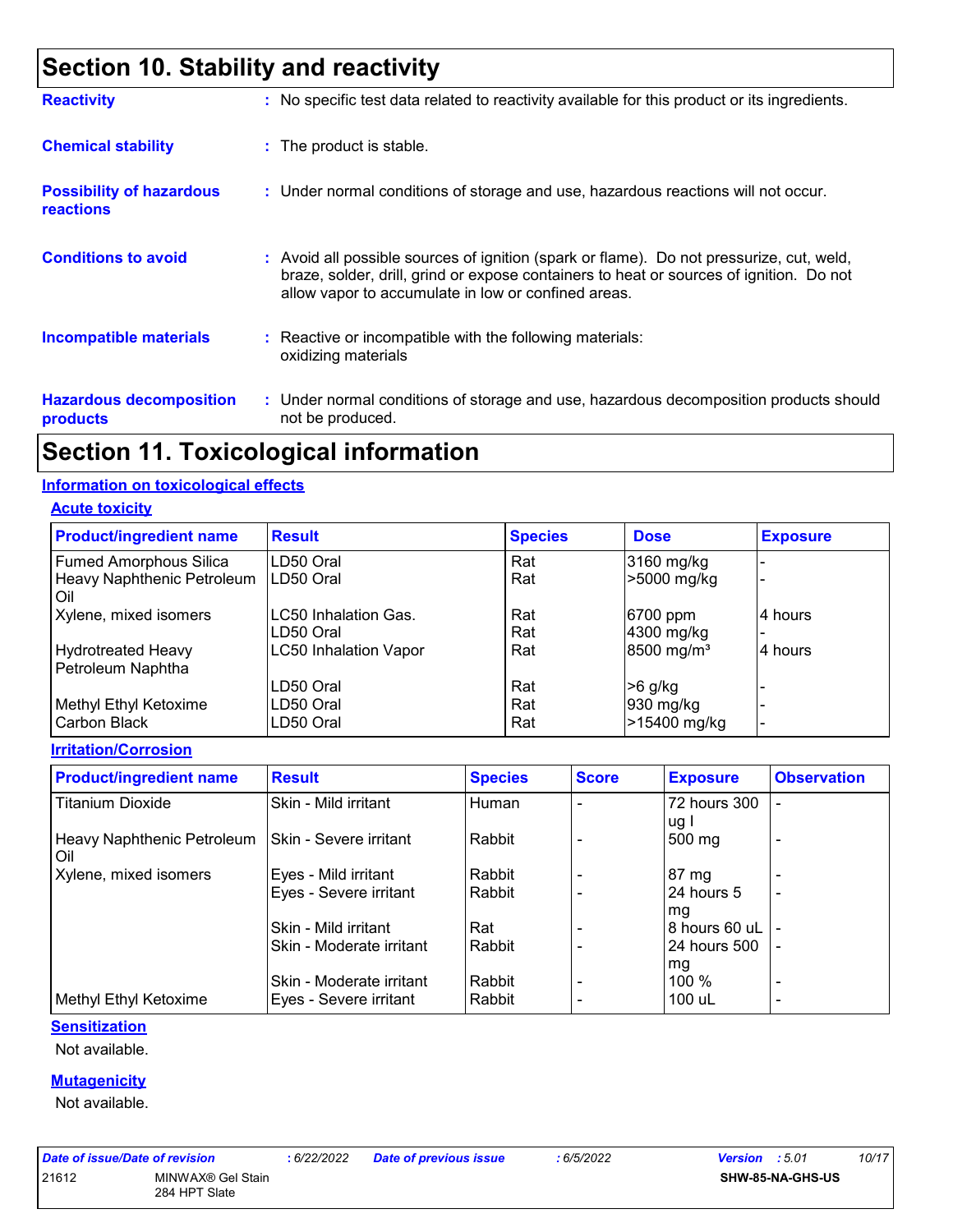### **Section 11. Toxicological information**

#### **Carcinogenicity**

Not available.

#### **Classification**

| <b>Product/ingredient name</b> | <b>OSHA</b> | <b>IARC</b> | <b>NTP</b> |
|--------------------------------|-------------|-------------|------------|
| l Titanium Dioxide             |             | 2B          |            |
| <b>Fumed Amorphous Silica</b>  |             |             |            |
| Xylene, mixed isomers          |             |             |            |
| Carbon Black                   |             | 2B          |            |

#### **Reproductive toxicity**

Not available.

#### **Teratogenicity**

Not available.

#### **Specific target organ toxicity (single exposure)**

| <b>Name</b>                          | <b>Category</b> | <b>Route of</b><br>exposure | <b>Target organs</b>                          |
|--------------------------------------|-----------------|-----------------------------|-----------------------------------------------|
| Med. Aliphatic Hydrocarbon Solvent   | Category 3      |                             | Respiratory tract<br><b>irritation</b>        |
|                                      | Category 3      |                             | Narcotic effects                              |
| Light Aliphatic Hydrocarbon          | Category 3      |                             | Respiratory tract<br><b>irritation</b>        |
|                                      | Category 3      |                             | Narcotic effects                              |
| Xylene, mixed isomers                | Category 3      |                             | Respiratory tract<br><b>irritation</b>        |
| Hydrotreated Heavy Petroleum Naphtha | Category 3      |                             | <b>Respiratory tract</b><br><b>irritation</b> |
|                                      | Category 3      |                             | Narcotic effects                              |
| Methyl Ethyl Ketoxime                | Category 1      |                             | upper respiratory<br>tract                    |
|                                      | Category 3      |                             | Narcotic effects                              |
| Lt. Aliphatic Hydrocarbon Solvent    | Category 3      |                             | Respiratory tract<br>irritation               |
|                                      | Category 3      |                             | Narcotic effects                              |

#### **Specific target organ toxicity (repeated exposure)**

| <b>Name</b>                          | <b>Category</b> | <b>Route of</b><br>exposure | <b>Target organs</b> |
|--------------------------------------|-----------------|-----------------------------|----------------------|
| Med. Aliphatic Hydrocarbon Solvent   | Category 1      |                             |                      |
| Light Aliphatic Hydrocarbon          | Category 2      |                             |                      |
| Xylene, mixed isomers                | Category 2      |                             |                      |
| Hydrotreated Heavy Petroleum Naphtha | Category 2      |                             |                      |
| Methyl Ethyl Ketoxime                | Category 2      |                             | blood system         |
| Lt. Aliphatic Hydrocarbon Solvent    | Category 2      |                             |                      |

#### **Aspiration hazard**

| <b>Name</b>                          | <b>Result</b>                         |
|--------------------------------------|---------------------------------------|
| Med. Aliphatic Hydrocarbon Solvent   | <b>ASPIRATION HAZARD - Category 1</b> |
| Light Aliphatic Hydrocarbon          | <b>ASPIRATION HAZARD - Category 1</b> |
| Xylene, mixed isomers                | <b>ASPIRATION HAZARD - Category 1</b> |
| Hydrotreated Heavy Petroleum Naphtha | <b>ASPIRATION HAZARD - Category 1</b> |
| Lt. Aliphatic Hydrocarbon Solvent    | <b>ASPIRATION HAZARD - Category 1</b> |

| Date of Issue/Date of revision |                   | : 6/22 |
|--------------------------------|-------------------|--------|
| 21612                          | MINWAX® Gel Stain |        |
|                                | 284 HPT Slate     |        |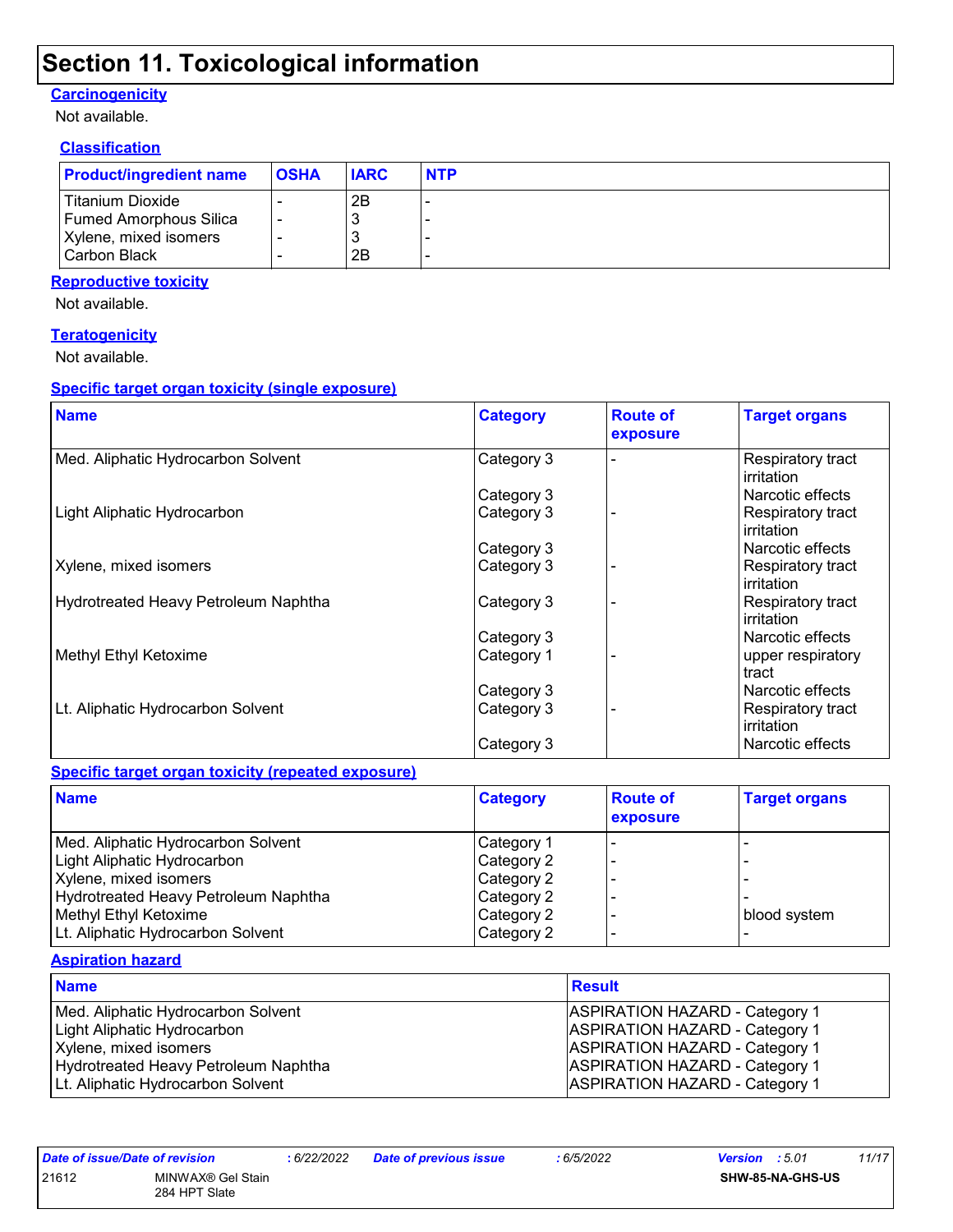# **Section 11. Toxicological information**

| <b>Information on the likely</b><br>routes of exposure    | : Not available.                                                                                                                                                                          |
|-----------------------------------------------------------|-------------------------------------------------------------------------------------------------------------------------------------------------------------------------------------------|
| <b>Potential acute health effects</b>                     |                                                                                                                                                                                           |
| <b>Eye contact</b>                                        | : No known significant effects or critical hazards.                                                                                                                                       |
| <b>Inhalation</b>                                         | : Can cause central nervous system (CNS) depression. May cause drowsiness or<br>dizziness. May cause respiratory irritation.                                                              |
| <b>Skin contact</b>                                       | : May cause an allergic skin reaction.                                                                                                                                                    |
| <b>Ingestion</b>                                          | : Can cause central nervous system (CNS) depression. May be fatal if swallowed and<br>enters airways.                                                                                     |
|                                                           | <b>Symptoms related to the physical, chemical and toxicological characteristics</b>                                                                                                       |
| <b>Eye contact</b>                                        | : No specific data.                                                                                                                                                                       |
| <b>Inhalation</b>                                         | : Adverse symptoms may include the following:<br>respiratory tract irritation<br>coughing<br>nausea or vomiting<br>headache<br>drowsiness/fatigue<br>dizziness/vertigo<br>unconsciousness |
| <b>Skin contact</b>                                       | : Adverse symptoms may include the following:<br>irritation<br>redness                                                                                                                    |
| <b>Ingestion</b>                                          | : Adverse symptoms may include the following:<br>nausea or vomiting                                                                                                                       |
|                                                           | Delayed and immediate effects and also chronic effects from short and long term exposure                                                                                                  |
| <b>Short term exposure</b>                                |                                                                                                                                                                                           |
| <b>Potential immediate</b><br>effects                     | : Not available.                                                                                                                                                                          |
| <b>Potential delayed effects</b>                          | : Not available.                                                                                                                                                                          |
| <b>Long term exposure</b>                                 |                                                                                                                                                                                           |
| <b>Potential immediate</b><br>effects                     | : Not available.                                                                                                                                                                          |
| <b>Potential delayed effects</b>                          | : Not available.                                                                                                                                                                          |
| <b>Potential chronic health effects</b><br>Not available. |                                                                                                                                                                                           |
| <b>General</b>                                            | : Causes damage to organs through prolonged or repeated exposure. Once sensitized, a<br>severe allergic reaction may occur when subsequently exposed to very low levels.                  |
| <b>Carcinogenicity</b>                                    | : Suspected of causing cancer. Risk of cancer depends on duration and level of<br>exposure.                                                                                               |
| <b>Mutagenicity</b>                                       | : No known significant effects or critical hazards.                                                                                                                                       |
| <b>Teratogenicity</b>                                     | : No known significant effects or critical hazards.                                                                                                                                       |
| <b>Developmental effects</b>                              | : No known significant effects or critical hazards.                                                                                                                                       |
| <b>Fertility effects</b>                                  | : No known significant effects or critical hazards.                                                                                                                                       |
|                                                           |                                                                                                                                                                                           |

### **Numerical measures of toxicity**

### **Acute toxicity estimates**

Not available.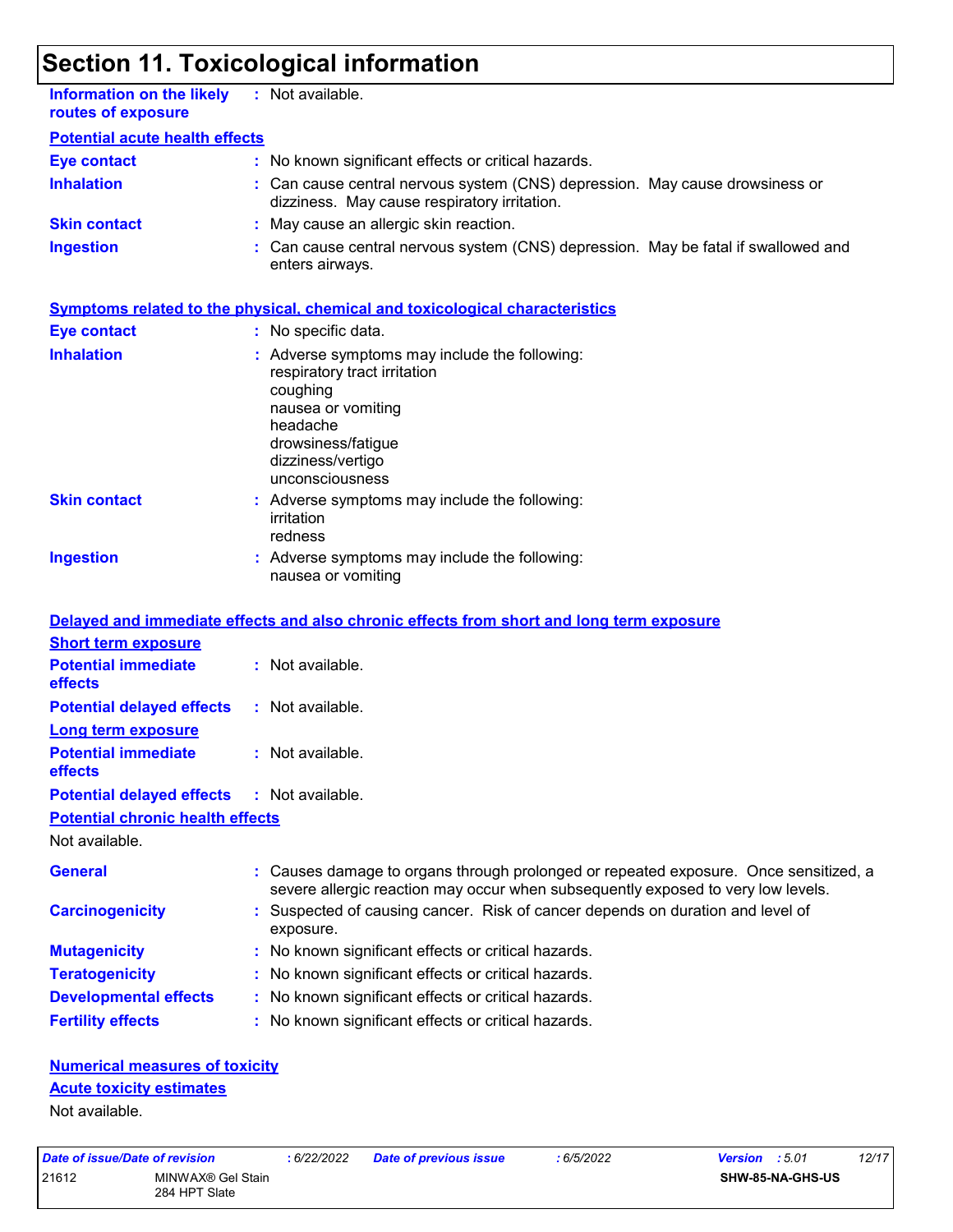## **Section 12. Ecological information**

#### **Toxicity**

| <b>Product/ingredient name</b>       | <b>Result</b>                         | <b>Species</b>               | <b>Exposure</b> |
|--------------------------------------|---------------------------------------|------------------------------|-----------------|
| Light Aliphatic Hydrocarbon          | Acute LC50 2200 µg/l Fresh water      | Fish - Lepomis macrochirus   | 4 days          |
| <b>Titanium Dioxide</b>              | Acute LC50 >1000000 µg/l Marine water | Fish - Fundulus heteroclitus | 96 hours        |
| Xylene, mixed isomers                | Acute LC50 8500 µg/l Marine water     | Crustaceans - Palaemonetes   | 48 hours        |
|                                      |                                       | pugio                        |                 |
|                                      | Acute LC50 13400 µg/l Fresh water     | Fish - Pimephales promelas   | 96 hours        |
| Methyl Ethyl Ketoxime                | Acute LC50 843000 µg/l Fresh water    | Fish - Pimephales promelas   | 96 hours        |
| Lt. Aliphatic Hydrocarbon<br>Solvent | Acute LC50 >100000 ppm Fresh water    | Fish - Oncorhynchus mykiss   | 96 hours        |

#### **Persistence and degradability**

| <b>Product/ingredient name</b> | <b>Aquatic half-life</b> | <b>Photolysis</b> | Biodegradability |
|--------------------------------|--------------------------|-------------------|------------------|
| Xylene, mixed isomers          |                          |                   | Readily          |

#### **Bioaccumulative potential**

| <b>Product/ingredient name</b>                                                                                                    | $LogP_{ow}$ | <b>BCF</b>                                               | <b>Potential</b>           |
|-----------------------------------------------------------------------------------------------------------------------------------|-------------|----------------------------------------------------------|----------------------------|
| Xylene, mixed isomers<br>Hydrotreated Heavy<br>Petroleum Naphtha<br>Methyl Ethyl Ketoxime<br>Lt. Aliphatic Hydrocarbon<br>Solvent |             | 8.1 to 25.9<br>10 to 2500<br>$12.5$ to 5.8<br>10 to 2500 | low<br>high<br>low<br>high |

#### **Mobility in soil**

| <b>Soil/water partition</b> | : Not available. |
|-----------------------------|------------------|
| <b>coefficient (Koc)</b>    |                  |

**Other adverse effects** : No known significant effects or critical hazards.

### **Section 13. Disposal considerations**

The generation of waste should be avoided or minimized wherever possible. Disposal of this product, solutions and any by-products should at all times comply with the requirements of environmental protection and waste disposal legislation and any regional local authority requirements. Dispose of surplus and non-recyclable products via a licensed waste disposal contractor. Waste should not be disposed of untreated to the sewer unless fully compliant with the requirements of all authorities with jurisdiction. Waste packaging should be recycled. Incineration or landfill should only be considered when recycling is not feasible. This material and its container must be disposed of in a safe way. Care should be taken when handling emptied containers that have not been cleaned or rinsed out. Empty containers or liners may retain some product residues. Vapor from product residues may create a highly flammable or explosive atmosphere inside the container. Do not cut, weld or grind used containers unless they have been cleaned thoroughly internally. Avoid dispersal of spilled material and runoff and contact with soil, waterways, drains and sewers. **Disposal methods :**

| Date of issue/Date of revision |                                    | : 6/22/2022 | <b>Date of previous issue</b> | : 6/5/2022 | <b>Version</b> : 5.01 |                  | 13/17 |
|--------------------------------|------------------------------------|-------------|-------------------------------|------------|-----------------------|------------------|-------|
| 21612                          | MINWAX® Gel Stain<br>284 HPT Slate |             |                               |            |                       | SHW-85-NA-GHS-US |       |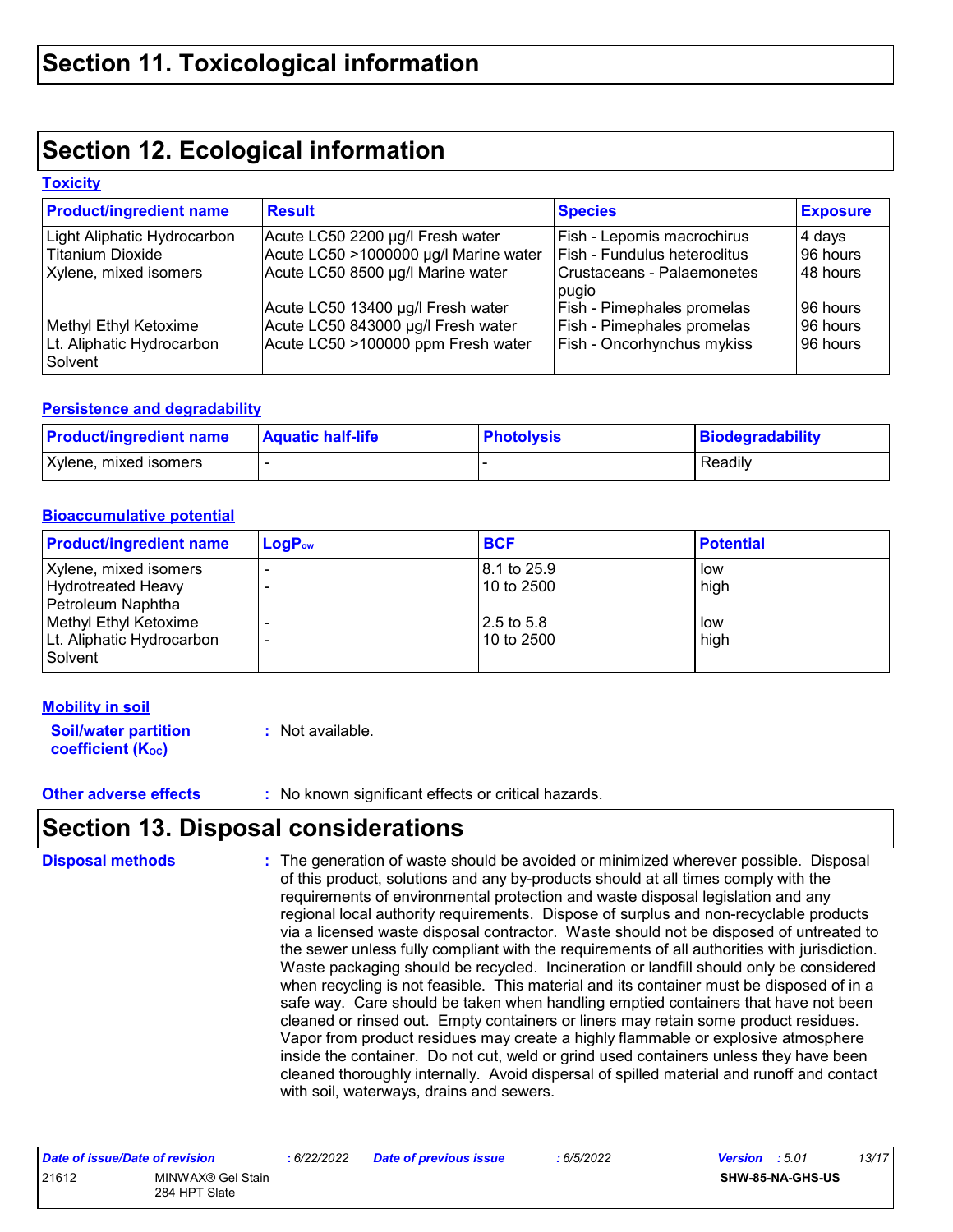# **Section 14. Transport information**

|                                   | <b>DOT</b><br><b>Classification</b>                                                                                                                                                                                                                                                                                                                               | <b>TDG</b><br><b>Classification</b>                                                                                                                                          | <b>Mexico</b><br><b>Classification</b> | <b>IATA</b>                                                                                                                   | <b>IMDG</b>                                                                                                                                                  |
|-----------------------------------|-------------------------------------------------------------------------------------------------------------------------------------------------------------------------------------------------------------------------------------------------------------------------------------------------------------------------------------------------------------------|------------------------------------------------------------------------------------------------------------------------------------------------------------------------------|----------------------------------------|-------------------------------------------------------------------------------------------------------------------------------|--------------------------------------------------------------------------------------------------------------------------------------------------------------|
| <b>UN number</b>                  | <b>UN1263</b>                                                                                                                                                                                                                                                                                                                                                     | <b>UN1263</b>                                                                                                                                                                | <b>UN1263</b>                          | <b>UN1263</b>                                                                                                                 | <b>UN1263</b>                                                                                                                                                |
| <b>UN proper</b><br>shipping name | <b>PAINT</b>                                                                                                                                                                                                                                                                                                                                                      | <b>PAINT</b>                                                                                                                                                                 | <b>PAINT</b>                           | <b>PAINT</b>                                                                                                                  | PAINT. Marine<br>pollutant (Med.<br>Aliphatic<br>Hydrocarbon<br>Solvent, Light<br>Aliphatic<br>Hydrocarbon)                                                  |
| <b>Transport</b>                  | $\mathfrak{S}$                                                                                                                                                                                                                                                                                                                                                    | 3                                                                                                                                                                            | $\mathbf{3}$                           | 3                                                                                                                             | $\mathfrak{S}$                                                                                                                                               |
| hazard class(es)                  |                                                                                                                                                                                                                                                                                                                                                                   |                                                                                                                                                                              |                                        |                                                                                                                               |                                                                                                                                                              |
| <b>Packing group</b>              | $\mathop{\rm III}$                                                                                                                                                                                                                                                                                                                                                | Ш                                                                                                                                                                            | $\ensuremath{\mathsf{III}}\xspace$     | $\mathop{\rm III}$                                                                                                            | $\ensuremath{\mathsf{III}}\xspace$                                                                                                                           |
| <b>Environmental</b><br>hazards   | No.                                                                                                                                                                                                                                                                                                                                                               | No.                                                                                                                                                                          | No.                                    | Yes. The<br>environmentally<br>hazardous<br>substance mark<br>is not required.                                                | Yes.                                                                                                                                                         |
| <b>Additional</b><br>information  | This product may<br>be re-classified as<br>"Combustible<br>Liquid," unless<br>transported by<br>vessel or aircraft.<br>Non-bulk<br>packages (less<br>than or equal to<br>119 gal) of<br>combustible<br>liquids are not<br>regulated as<br>hazardous<br>materials in<br>package sizes<br>less than the<br>product reportable<br>quantity.<br><b>ERG No.</b><br>128 | Product classified<br>as per the<br>following sections<br>of the<br>Transportation of<br>Dangerous Goods<br>Regulations:<br>2.18-2.19 (Class<br>3).<br><b>ERG No.</b><br>128 | <b>ERG No.</b><br>128                  | The<br>environmentally<br>hazardous<br>substance mark<br>may appear if<br>required by other<br>transportation<br>regulations. | The marine<br>pollutant mark is<br>not required when<br>transported in<br>sizes of ≤5 L or ≤5<br>kg.<br><b>Emergency</b><br>schedules F-E, S-<br>$\mathsf E$ |

#### 21612 MINWAX® Gel Stain 284 HPT Slate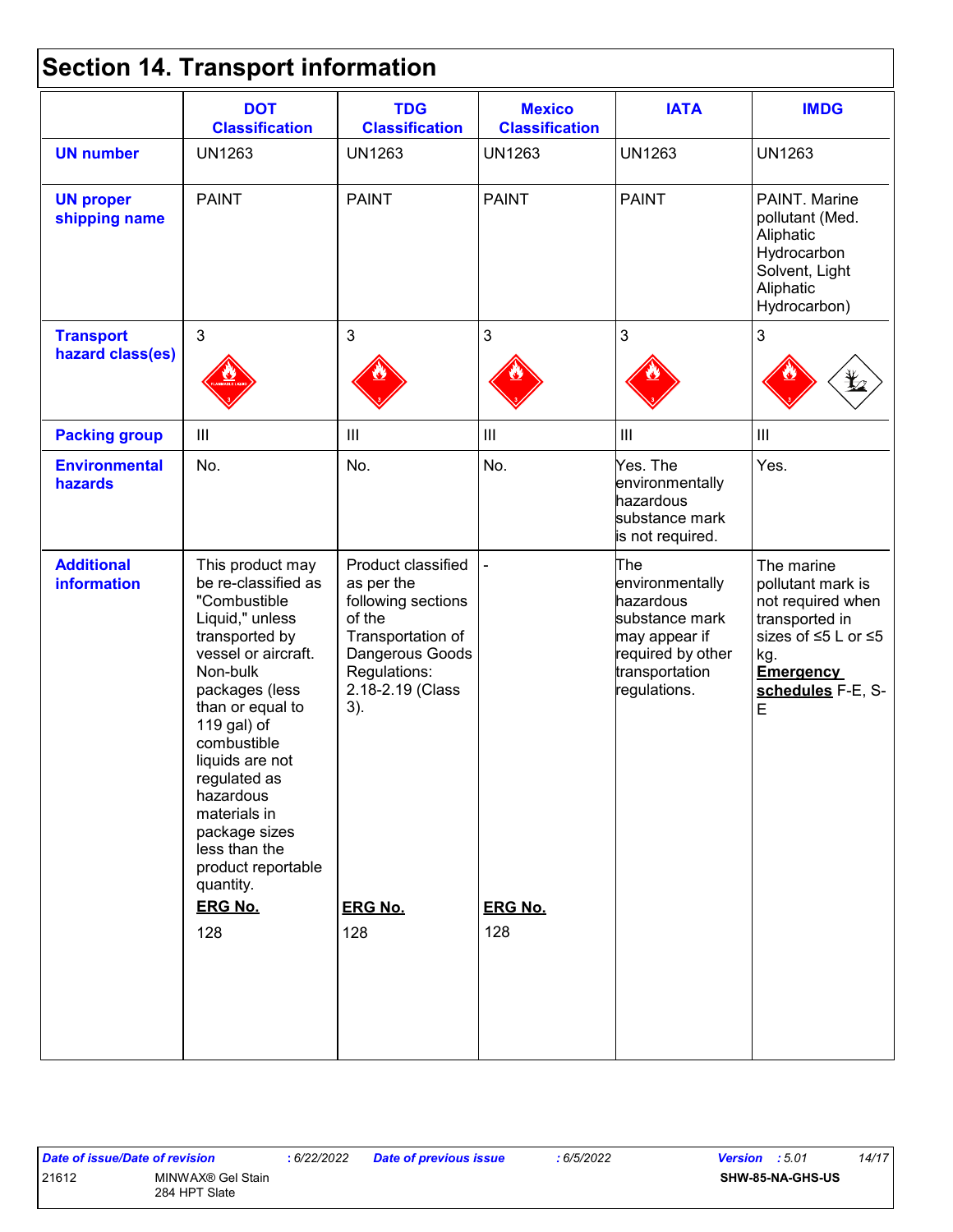### **Section 14. Transport information**

| <b>Special precautions for user :</b>                    |          | Multi-modal shipping descriptions are provided for informational purposes and do not<br>consider container sizes. The presence of a shipping description for a particular<br>mode of transport (sea, air, etc.), does not indicate that the product is packaged<br>suitably for that mode of transport. All packaging must be reviewed for suitability<br>prior to shipment, and compliance with the applicable regulations is the sole<br>responsibility of the person offering the product for transport. People loading and<br>unloading dangerous goods must be trained on all of the risks deriving from the<br>substances and on all actions in case of emergency situations. |
|----------------------------------------------------------|----------|-------------------------------------------------------------------------------------------------------------------------------------------------------------------------------------------------------------------------------------------------------------------------------------------------------------------------------------------------------------------------------------------------------------------------------------------------------------------------------------------------------------------------------------------------------------------------------------------------------------------------------------------------------------------------------------|
| <b>Transport in bulk according</b><br>to IMO instruments | <b>P</b> | Not available.                                                                                                                                                                                                                                                                                                                                                                                                                                                                                                                                                                                                                                                                      |

**Proper shipping name :**

: Not available.

## **Section 15. Regulatory information**

#### **SARA 313**

SARA 313 (40 CFR 372.45) supplier notification can be found on the Environmental Data Sheet.

#### **California Prop. 65**

WARNING: This product contains chemicals known to the State of California to cause cancer and birth defects or other reproductive harm.

**International regulations**

| <b>International lists</b> | : Australia inventory (AIIC): Not determined.                |
|----------------------------|--------------------------------------------------------------|
|                            | China inventory (IECSC): Not determined.                     |
|                            | Japan inventory (CSCL): Not determined.                      |
|                            | Japan inventory (ISHL): Not determined.                      |
|                            | Korea inventory (KECI): Not determined.                      |
|                            | New Zealand Inventory of Chemicals (NZIoC): Not determined.  |
|                            | Philippines inventory (PICCS): Not determined.               |
|                            | Taiwan Chemical Substances Inventory (TCSI): Not determined. |
|                            | Thailand inventory: Not determined.                          |
|                            | Turkey inventory: Not determined.                            |
|                            | Vietnam inventory: Not determined.                           |

### **Section 16. Other information**

**Hazardous Material Information System (U.S.A.)**



**The customer is responsible for determining the PPE code for this material. For more information on HMIS® Personal Protective Equipment (PPE) codes, consult the HMIS® Implementation Manual.**

**Caution: HMIS® ratings are based on a 0-4 rating scale, with 0 representing minimal hazards or risks, and 4 representing significant hazards or risks. Although HMIS® ratings and the associated label are not required on SDSs or products leaving a facility under 29 CFR 1910.1200, the preparer may choose to provide them. HMIS® ratings are to be used with a fully implemented HMIS® program. HMIS® is a registered trademark and service mark of the American Coatings Association, Inc.**

**Procedure used to derive the classification**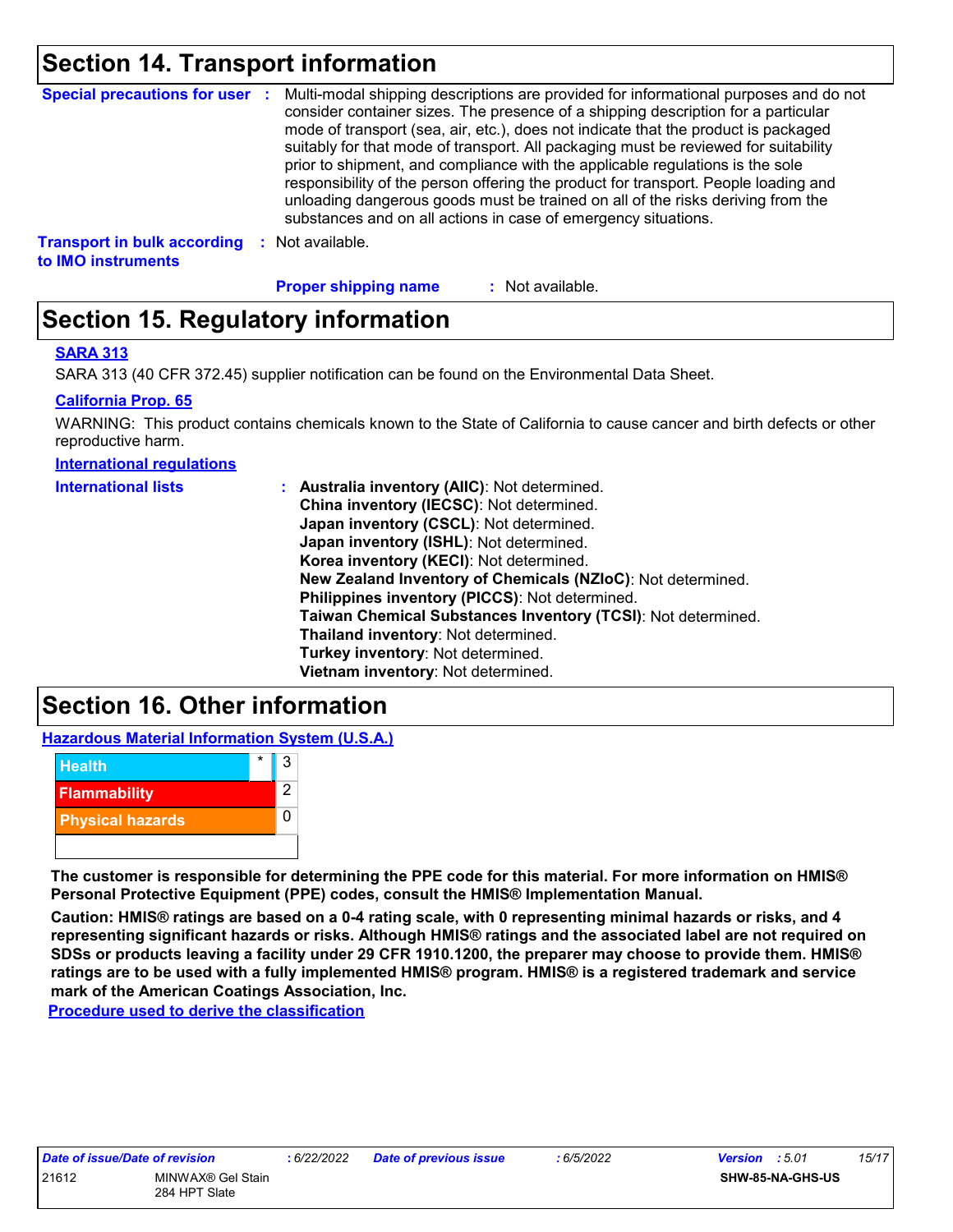### **Section 16. Other information**

| <b>Classification</b>                                                 | <b>Justification</b>  |
|-----------------------------------------------------------------------|-----------------------|
| <b>FLAMMABLE LIQUIDS - Category 3</b>                                 | On basis of test data |
| <b>SKIN SENSITIZATION - Category 1</b>                                | Calculation method    |
| <b>CARCINOGENICITY - Category 2</b>                                   | Calculation method    |
| SPECIFIC TARGET ORGAN TOXICITY (SINGLE EXPOSURE) (Respiratory tract   | Calculation method    |
| irritation) - Category 3                                              |                       |
| SPECIFIC TARGET ORGAN TOXICITY (SINGLE EXPOSURE) (Narcotic effects) - | Calculation method    |
| Category 3                                                            |                       |
| SPECIFIC TARGET ORGAN TOXICITY (REPEATED EXPOSURE) - Category 1       | Calculation method    |
| <b>ASPIRATION HAZARD - Category 1</b>                                 | Calculation method    |

**History**

| <b>Date of printing</b>           | : 6/22/2022                                                                                                                                                                                                                                                                                                                                                                                                                                                                                                                                                                                                         |
|-----------------------------------|---------------------------------------------------------------------------------------------------------------------------------------------------------------------------------------------------------------------------------------------------------------------------------------------------------------------------------------------------------------------------------------------------------------------------------------------------------------------------------------------------------------------------------------------------------------------------------------------------------------------|
| Date of issue/Date of<br>revision | : 6/22/2022                                                                                                                                                                                                                                                                                                                                                                                                                                                                                                                                                                                                         |
| Date of previous issue            | : 6/5/2022                                                                                                                                                                                                                                                                                                                                                                                                                                                                                                                                                                                                          |
| <b>Version</b>                    | : 5.01                                                                                                                                                                                                                                                                                                                                                                                                                                                                                                                                                                                                              |
| <b>Key to abbreviations</b>       | $\therefore$ ATE = Acute Toxicity Estimate<br>BCF = Bioconcentration Factor<br>GHS = Globally Harmonized System of Classification and Labelling of Chemicals<br>IATA = International Air Transport Association<br>IBC = Intermediate Bulk Container<br><b>IMDG</b> = International Maritime Dangerous Goods<br>LogPow = logarithm of the octanol/water partition coefficient<br>MARPOL = International Convention for the Prevention of Pollution From Ships, 1973<br>as modified by the Protocol of 1978. ("Marpol" = marine pollution)<br>$N/A = Not available$<br>SGG = Segregation Group<br>UN = United Nations |

**Indicates information that has changed from previously issued version.**

#### **Notice to reader**

**It is recommended that each customer or recipient of this Safety Data Sheet (SDS) study it carefully and consult resources, as necessary or appropriate, to become aware of and understand the data contained in this SDS and any hazards associated with the product. This information is provided in good faith and believed to be accurate as of the effective date herein. However, no warranty, express or implied, is given. The information presented here applies only to the product as shipped. The addition of any material can change the composition, hazards and risks of the product. Products shall not be repackaged, modified, or tinted except as specifically instructed by the manufacturer, including but not limited to the incorporation of products not specified by the manufacturer, or the use or addition of products in proportions not specified by the manufacturer. Regulatory requirements are subject to change and may differ between various locations and jurisdictions. The customer/buyer/user is responsible to ensure that his activities comply with all country, federal, state, provincial or local laws. The conditions for use of the product are not under the control of the manufacturer; the customer/buyer/user is responsible to determine the conditions necessary for the safe use of this product. The customer/buyer/user should not use the product for any purpose other than the purpose shown in the applicable section of this SDS without first referring to the supplier and obtaining written handling instructions. Due to the proliferation of sources for information such as manufacturer-specific SDS, the manufacturer cannot be responsible for SDSs obtained from any other source.**